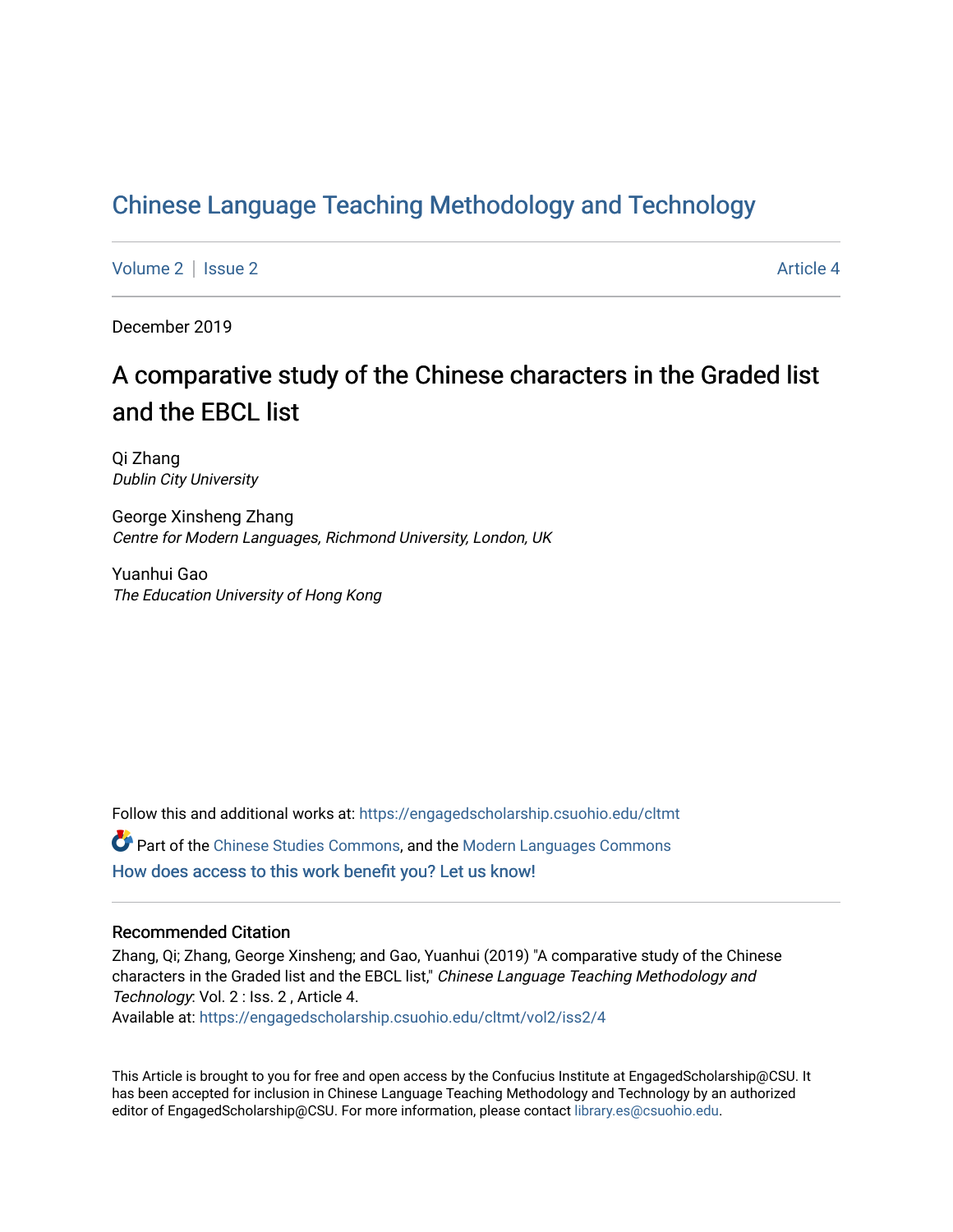# A Comparative Study of the Chinese Characters in the Graded List and the EBCL List

Qi Zhang (Corresponding Author) Dublin City University, Republic of Ireland George Xinsheng Zhang Richmond University, UK Yuhui Gao The Education University of Hong Kong, Hong Kong

## ABSTRACT

This study scrutinises the Chinese characters in two reference works compiled as part of two projects: the Graded list and the EBCL list. Situated in the character-based theory, the characters compiled in both are examined in depth from the perspectives of character complexity, character structure, semantic and phonetic radical transparency, frequency of character, and frequency of word formation. The results show that the two lists share similarities in terms of distribution of characters of different structures, level of semantic radical transparency, and frequencies of character and word formation. The character complexity of the Graded list is higher than that of the EBCL, while the level of phonetic radical transparency of the Graded list is lower than that of the EBCL list. With the Graded list, the high demands of character learning need to be borne in mind; this is due to the visual load of character complexity and the pronunciation information provided in phonetic radicals. Against a backdrop of increasing demand for CFL pedagogical materials, the differences and similarities between the two lists analysed and discussed in this study contribute to their pedagogical applications in teaching and learning Chinese characters.

*Keywords*: Graded list, EBCL, character, complexity, structure, transparency, frequency

## **1. Introduction**

The learning and teaching of Chinese as a foreign language (henceforth CFL) has been rapidly growing in scale with the development of China's economy. Looking around the world, for example, there was a 41 percent increase in the number of students learning Chinese at The General Certificate of Secondary Education (GCSE) level in the UK between 2010 and 2017 (Tinsley & Board, 2017). Importantly, Chinese accounted for the largest number of A-level language entries in 2016 in the "other languages" category (ibid.). Similarly, Chinese is one of the five languages most often taught in foreign language programmes in the United States (Wiley & Garcia, 2016), and consequently funding has been allocated to secondary schools in the US to support the increasing demand for studying CFL (Zhou, 2011). Moreover, *Australian Curriculum: Languages Chinese* takes different learner groups into account and offers three different pathways for second language learners, heritage learners, and native speaking learners (Mollering, 2016). In Ireland, it has recently been announced that Chinese will be introduced as an exam subject on the Leaving Certificate curriculum within five years, as part of a 10-year strategy to improve the foreign language skills of Irish students (Department of Education and Skills, 2017; Osborne, Zhang, & Zhang, 2018). It is estimated that there are more than 1.1 million people that registered in Confucius Inst[i](#page-20-0)tutes and Classrooms<sup>i</sup> CFL classes at different levels worldwide (Luo & Guo, 2012).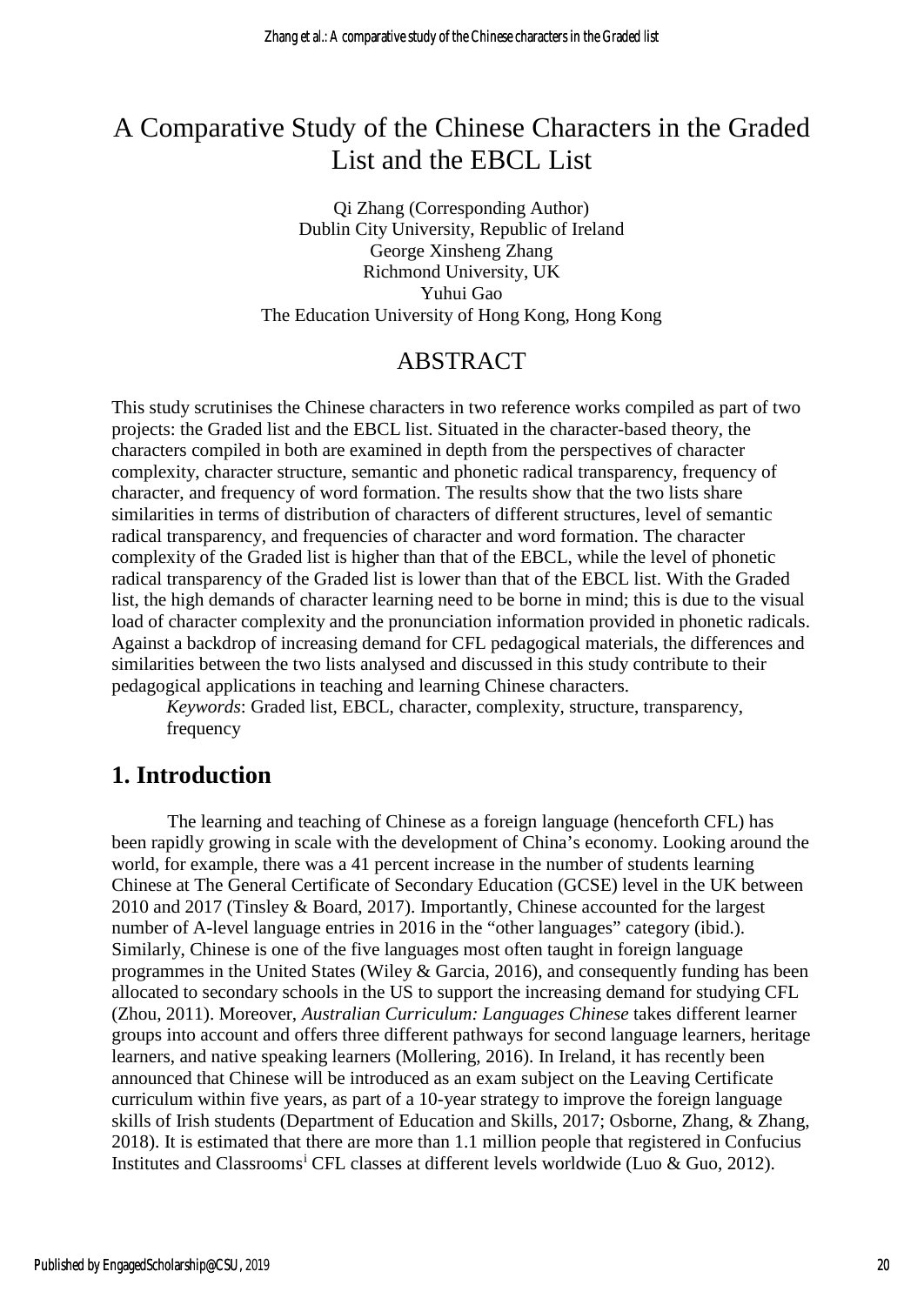Since this figure does not include students enrolled in non-Confucius courses, the actual number of CFL learners is higher.

The growth in the number of CFL learners has led to a need for CFL tests and teaching materials. Hanyu Shuiping Kaoshi (the Chinese Language Proficiency Test, henceforth HSK) is the only official examination offered by mainland China to evaluate CFL proficiency. By 2016, there were 1,066 HSK exam sites in 125 countries and regions, including 695 outside China. Through 2013, about 560,000 people had taken Chinese proficiency exams including the HSK around the world (Confucius Institute Annual Report, 2016). In addition to the HSK, there are also a variety of tests to examine CFL learners in China and around the world, such as the Test of Chinese as a Foreign Language (TOCFL) in Taiwan and the Assessment of Performance toward Proficiency in Chinese provided by the ACTFL (American Council on the Teaching of Foreign Languages, 2019). Under these circumstances, a large number of character lists have been published as supporting material for people taking those tests.

Set within the character-based theory, the current study aims to identify the similarities and differences of two-character lists – the Graded list and the European Benchmarking Chinese Language Proposed List (EBCL list) – and their potential pedagogical implications. The paper first reviews previous literature of the Graded list and the EBCL list. Using statistical analyses, the current study scrutinises the two-character lists from five aspects: character complexity, structure type, radical transparency, frequency of characters, and frequency of word formation, in order to in turn offer insights into future CFL material development and guidance on the character acquisition by CFL learners.

## **2. Literature Review of the Graded List and the EBCL List**

One of the earliest character lists was the *List of Frequently Used Characters in Modern Chinese*, published in 1988 by the China National Language Committee to provide a reference for Chinese language education and dictionary design in China. The list of 3,500 characters was based on the principle of their being the most commonly used (Zhou, 2002).

The China National Language Committee consulted with nine of 27 modern Chinese dictionaries and ten common word lists from different resources; it also took into consideration the frequency of characters in a corpus between 1928 and 1986, as well as the frequency of word formation of these characters (Fu, 1988). According to Fu (1988), the list provides clear guidance for language practitioners and learners, since the mastery of the 2,500 most commonly used characters on the list is the threshold for managing daily communication in Chinese. This character list laid the foundation for the development of other character lists later (Zhu, 2013).

The earliest version of a character list for CFL pedagogy was published in 1992 by Hanban, entitled *Syllabus of Graded Word and Characters for Chinese Proficiency* (hereafter the Syllabus) (Sun, 2013) . It offered references and guidelines to overall CFL pedagogy, teaching material design, in-class practice and language evaluation (Zhou & Li, 2008). However, even after revisions and a new edition were published in 2001, the Syllabus no longer reflects language use in real life (ibid.) and cannot cope with the changing environment of international Chinese education (Sun, 2013). Under these circumstances, *Graded Chinese Syllables, Characters, and Words for the Application of Teaching Chinese to the Speakers of Other Languages* was compiled and published in 2010. It was the first list to take character syllables into consideration when being compiled (Hanban, 2010). Therefore, the Graded project is a "three-dimensional standard system" consisting of syllable, character, and vocabulary (Hanban, 2010). In addition to offering guidance for CFL character acquisition, it has also contributed to the development of syllable corpus and computer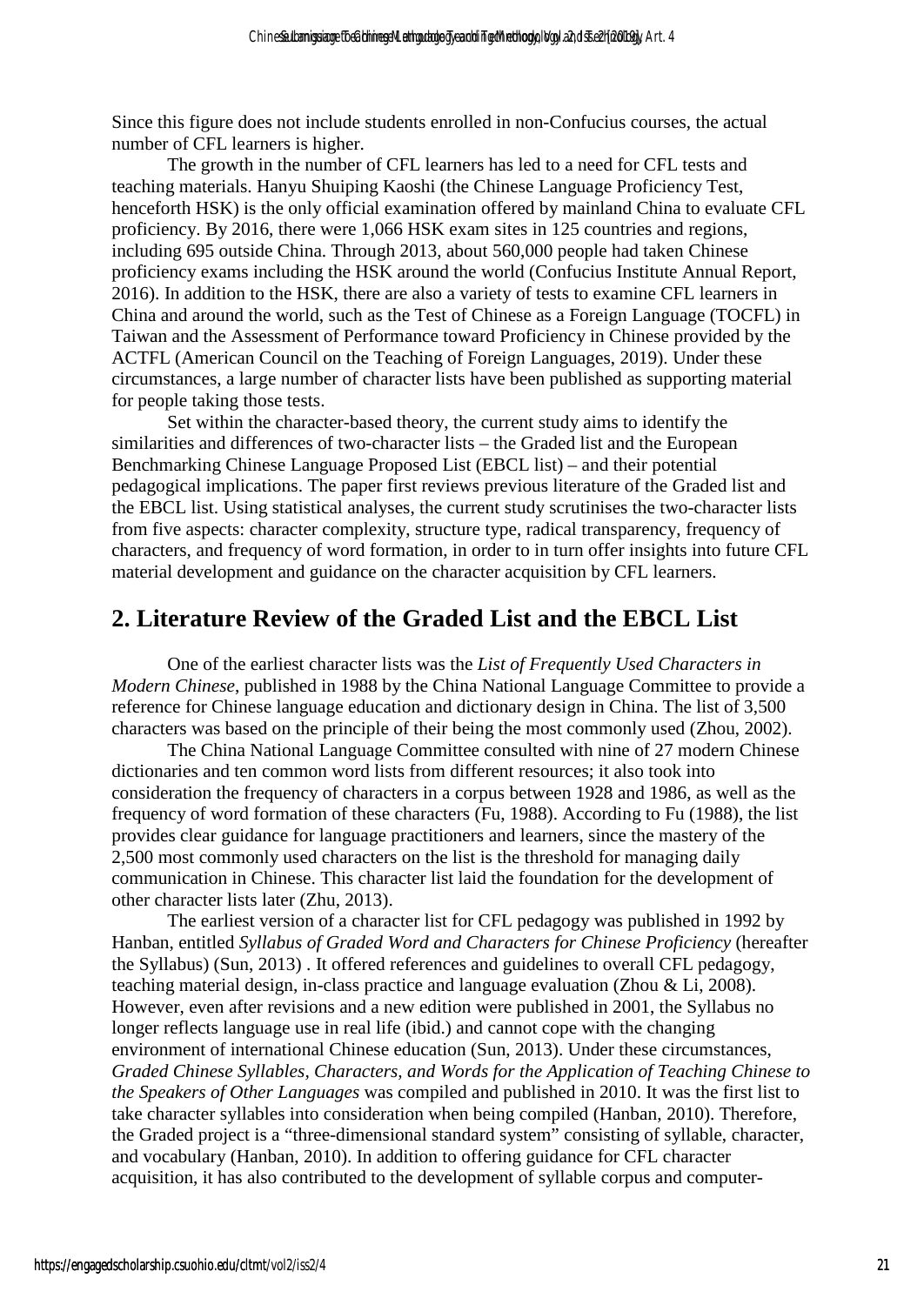assisted CFL tests (Li, 2011). The Graded project is a key NOCFL research project that can be extensively adapted and widely used for CFL teaching (Liu & Ma, 2010). For example, it offers guidelines for designing textbooks, classes, and tests for both CFL practice internationally and the MHK in China, as well as being a reference for Chinese dictionaries (ibid.).

The Graded project is mainly drawn from two sources. The first is a large-scale dynamic discourse corpus consisting of 3.7 billion Chinese characters (Li, 2011), including TV and radio conversational discourse, auditory media discourse, and print and online media discourse (Hanban, 2010). The second source is various character and vocabulary lists, such as those published in 1988 and 1992, *The Key to Chinese Speech and Writing* by Joel Bellassen and Pengpeng Zhang (1997), and dictionaries such as *The Essential Chinese Dictionary* by Xu and Yao (2007) . Experts were also invited to help make sure that the characters were commonly used in real communication (Hanban, 2010).

Characters compiled in the Graded project are classified into three levels (Hanban, 2010). A list of 900 characters is categorised as Level 1/basic level, so the Graded list<sup>[ii](#page-20-1)</sup> in this study refers to these 900 characters for CFL beginner learners. Another 900 characters are categorised as Level 2/intermediate level, and an additional 900 characters are categorised as Level 3/advanced level.

The Graded list (the 900 characters for CFL beginners) investigated in this study is built primarily on eight sub-lists of characters. Five of the lists come from a large dynamic discourse corpus. The other three are (i) the most frequent 900 characters from a conversational discourse corpus, (ii) 900 characters from *The Key to Chinese Speech and Writing*, and (iii) a preliminary list of 900 characters for further investigation (Liu & Ma, 2010). Characters were compared across these eight sub-lists and eventually 900 were selected, with less than 5% entailing consultation with experts (ibid.). That is to say, a very low level of subjectivity was involved in deciding characters for the Graded list.

The EBCL List is an EU-funded project involving partners such as Rennes II in France, Freie University Berlin in Germany, the University of Rome in Italy and SOAS University of London in the UK (EBCL, 2019). The project started in 2010 against the backdrop of increasing demand for Chinese language courses and a need for consistency and standardisation in Chinese language pedagogy in Europe (Wang, Song, & Suen, 2012; Zhang, 2011). Two Chinese language proficiency levels – A1 and A2 – have been released on the EBCL official website (EBCL, 2019). Therefore, the EBCL list discussed in this study refers to the A1 and A2 characters published in 2012 as part of the EBCL project's 'Can-do Statements'. There are 320 characters in A1 and 630 characters in A2. A2 includes the characters in the A1 list, as well as new ones; that is to say, there are 320 characters in A1 and an additional 310 in A2. This study examines these 630 characters.

The EBCL list was prepared through a comparison of four existing character lists for CFL beginners (EBCL Character Methodology; Allanic, 2012):

- (1) Threshold of 255 "active characters" (or "productive characters")[iii](#page-20-2) for Chinese Teaching Programme LV3 (Chinese as third foreign language) published by the Official Bulletin developed under the direction of Joel Bellassen.
- (2) Threshold of 202 "active characters" (or "productive characters") and 98 "passive characters" (or "receptive characters") for Chinese Teaching Programme Middle Schools Level 1 developed under the direction of Isabelle Pillet and Joel Bellassen.
- (3) 487 characters constituting the 581 EBCL core lexical items (EBCL Vocabulary Methodology; Allanic & Shu, 2012).
- (4) 300 characters selected from the Graded list by a panel of international experts. As both the Graded list and the EBCL list are key references for Chinese character

study, it is understandable that overlapping materials were used to compile these lists. For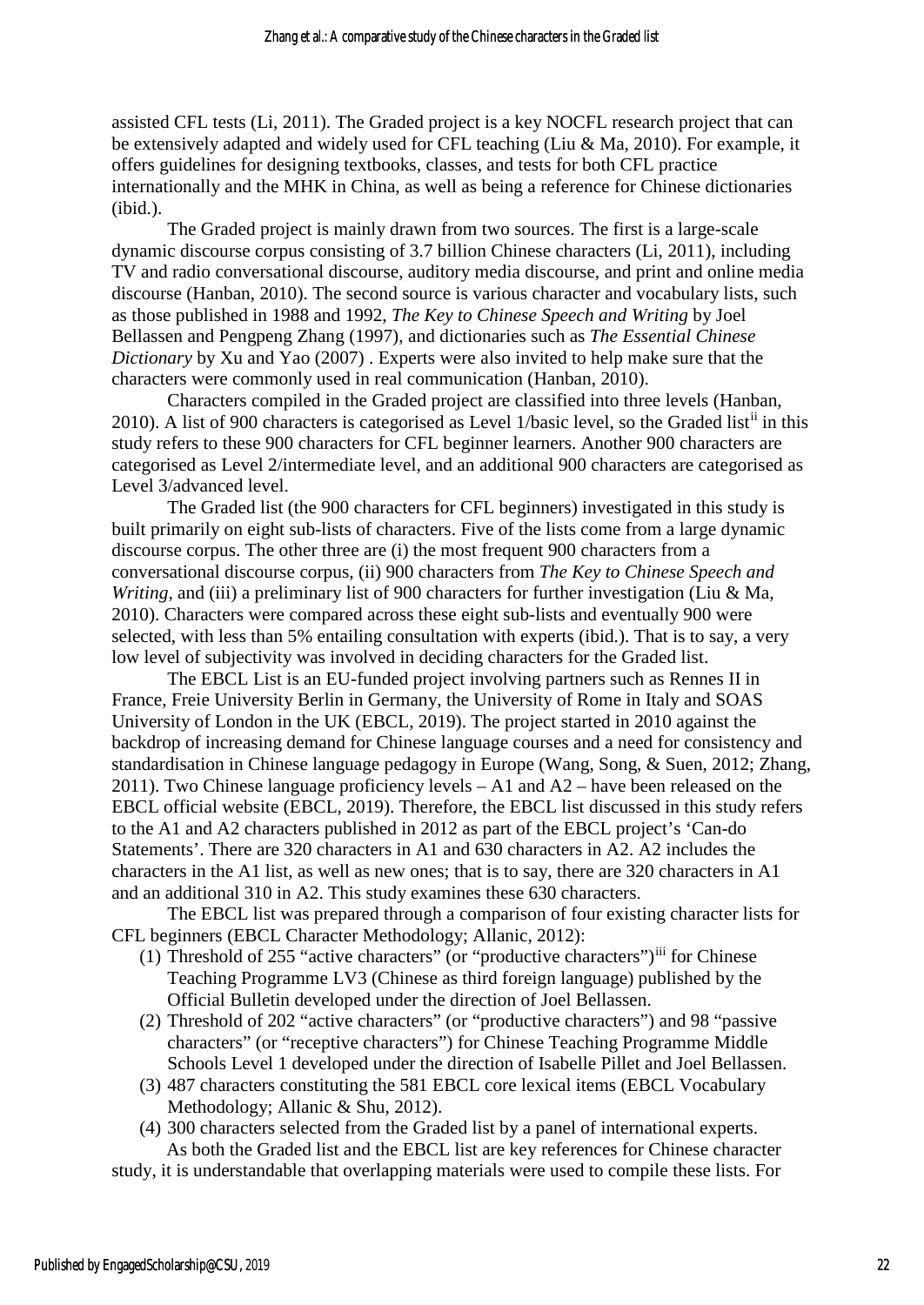example, resources developed by Joel Bellassen – *The Key to Chinese Speech and Writing* and *Chinese Teaching Programme* – were used in both lists. Even though the Graded list was one of the key resources when the EBCL list was prepared, the latter takes into consideration other character lists and pedagogical materials used as references in Europe, in order to develop a list appropriate to and applicable in the European context. This paper aims to investigate the characters in the Graded and EBCL lists in order to identify their similarities and differences, to provide valuable information for the future application of each list.

The Common European Framework of Reference for Language (CEFR) was published by the Council of Europe in 2001. It is used as the guideline for language teaching and examination setting and has been influential in Europe (Hulstijn, 2007). The CEFR outlines three levels of language proficiency: A for Basic user, B for Independent user, and C for Proficient user. Each level can be further divided into two grades, meaning there are six grades in total (Council of Europe, 2018). The CEFR is now widely used to indicate proficiency levels in the development of curricula, assessment instruments and exams (Little, 2013). As mentioned earlier, the EBCL project was built upon CEFR and developed the A1 and A2 levels (EBCL, 2019; see Table 1).<sup>[iv](#page-20-3)</sup>

The New HSK introduced by Hanban in 2009 also has six grades (Zhang, Xie, Wang, Li, & Zhang, 2010). It is suggested that these six grades are equivalent to those outlined in the CEFR (Hanban Test Centre, 2019). The following table exhibits the corresponding levels between the New HSK and the CEFR, as well as between the EBCL and the CEFR (Hanban Test Centre, 2019; see also Table 1).

| Graded <sup>a</sup>   | New HSK                                                                                                                                                                                                                                                                                                                        | <b>CEFR</b>    | <b>EBCL</b>    |  |  |
|-----------------------|--------------------------------------------------------------------------------------------------------------------------------------------------------------------------------------------------------------------------------------------------------------------------------------------------------------------------------|----------------|----------------|--|--|
| Level 3               | HSK(6)                                                                                                                                                                                                                                                                                                                         | C <sub>2</sub> |                |  |  |
| (Advanced)<br>Level 2 | HSK(5)                                                                                                                                                                                                                                                                                                                         | C <sub>1</sub> |                |  |  |
| (Intermediate)        | HSK(4)                                                                                                                                                                                                                                                                                                                         | B <sub>2</sub> |                |  |  |
| Level 1 $(Basic)^b$   | HSK(3)                                                                                                                                                                                                                                                                                                                         | B1             |                |  |  |
| Level 1 $(Basic)^b$   | HSK(2)                                                                                                                                                                                                                                                                                                                         |                | A2             |  |  |
|                       | HSK(1)                                                                                                                                                                                                                                                                                                                         | A <sub>1</sub> | A <sub>1</sub> |  |  |
| Note:                 | - No further information released from the official website<br>a. As shown later, further research is needed to examine if<br>this is the best way to match the levels in this column with<br>others, and it is therefore shaded grey.<br>b. The characters in this level will be compared with those in<br>A1 and A2 in EBCL. |                |                |  |  |

Table 1*. The grades of new HSK and EBCL, with CEFR equivalent* 

However, the levels benchmarked against the CEFR in the above table are indeed self-claimed by each of the projects and therefore can be disputed. In addition, it is difficult to see the corresponding levels between the Graded project and the other three (the New HSK, CEFR and the EBCL project). Although only words rather than characters are stated at each level of the New HSK, Lü (2010) summarises the number of characters involved in the new HSK 1, 2, and 3 based on the words provided (see Table 2). If the number of characters is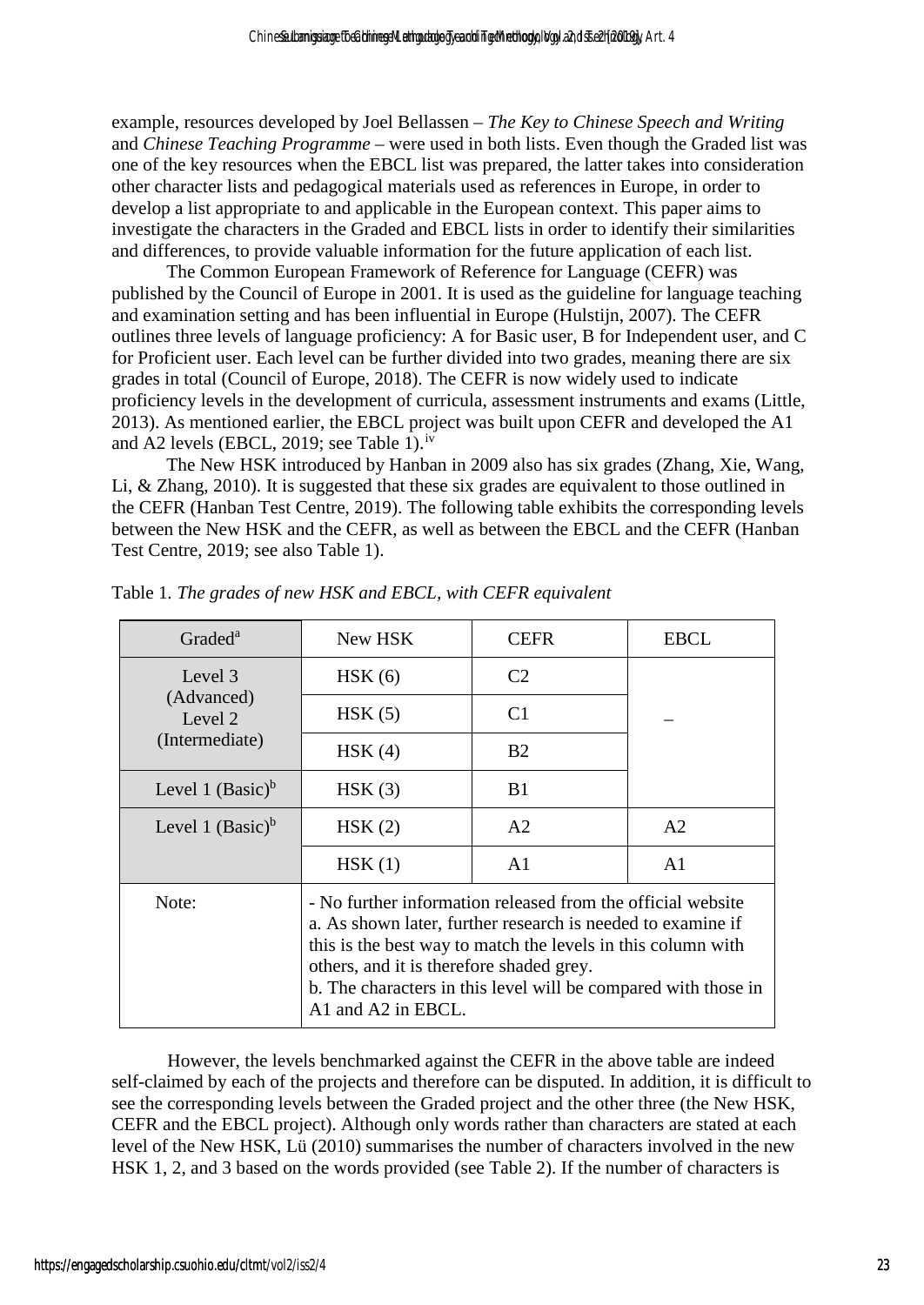used as a reference, even the basic level in the Graded project is equivalent to the levels above HSK 4 (see Table 2).

| Graded Project (characters) |           | New HSK (characters)                                              |                          | <b>EBCL</b> Project<br>(characters) |       |  |
|-----------------------------|-----------|-------------------------------------------------------------------|--------------------------|-------------------------------------|-------|--|
| Advanced                    | (2700)    | HSK <sub>6</sub>                                                  |                          |                                     |       |  |
| Intermediate                | (1800)    | HSK <sub>5</sub>                                                  | $\overline{\phantom{0}}$ |                                     |       |  |
| <b>Basic</b>                | (900)     | HSK4                                                              | -                        |                                     |       |  |
|                             |           | HSK <sub>3</sub>                                                  | (623)                    | A <sub>2</sub>                      | (630) |  |
|                             |           | HSK <sub>2</sub>                                                  | (344)                    | A1                                  | (320) |  |
|                             |           | HSK <sub>1</sub>                                                  | (172)                    |                                     |       |  |
| Note:                       | research. | - No information provided in the official document or in previous |                          |                                     |       |  |

Table 2. *The grades from the Graded Project, the New HSK and the EBCL Project, based on character numbers* 

According to Hanban (2010, p. III), Level 1 in Graded is called "Basic level, which can also be [interpreted as] a level of popularisation [the Chinese language]" (一级(初级, 也称为普及化等级) [yiji, ye chengwei pujihua dengji]).<sup>[v](#page-20-4)</sup> In contrast, 'basic' and 'simple' are mentioned in the descriptions of HSK 2 and HSK 3 (Hanban Test Centre, 2019).

HSK 2: Test takers who are able to pass the HSK (Level II) have an excellent grasp of basic Chinese and can communicate in simple and routine tasks requiring a simple and direct exchange of information on familiar and routine matters. HSK 3: Test takers who are able to pass the HSK (Level III) can communicate in Chinese at a basic level in their daily, academic and professional lives. They can manage most communication in Chinese when travelling in China.

(Hanban Test Centre) In other words, when the descriptions of different levels are compared, the Basic level in the Graded project seems to be equivalent to HSK 2 or HSK 3, which can be matched to the A1 and A2 levels in the EBCL project (see Table 1). EBCL supporting documents indicate that CFL learners should have acquired 320 characters to reach level A1 and a total of 630 characters to pass level A2. The 630 characters from the EBCL list and the 900 from the Graded list seem to offer a guideline for CFL learners when studying Chinese characters in order to become a basic user of the language. On the other hand, it is worth comparing the two lists of characters in order to gain an in-depth understanding of how the Graded list is related to the EBCL list, so as to compare the guidance they offer to CFL beginners in terms of the study of Chinese characters.

# **3. Character-based Theory**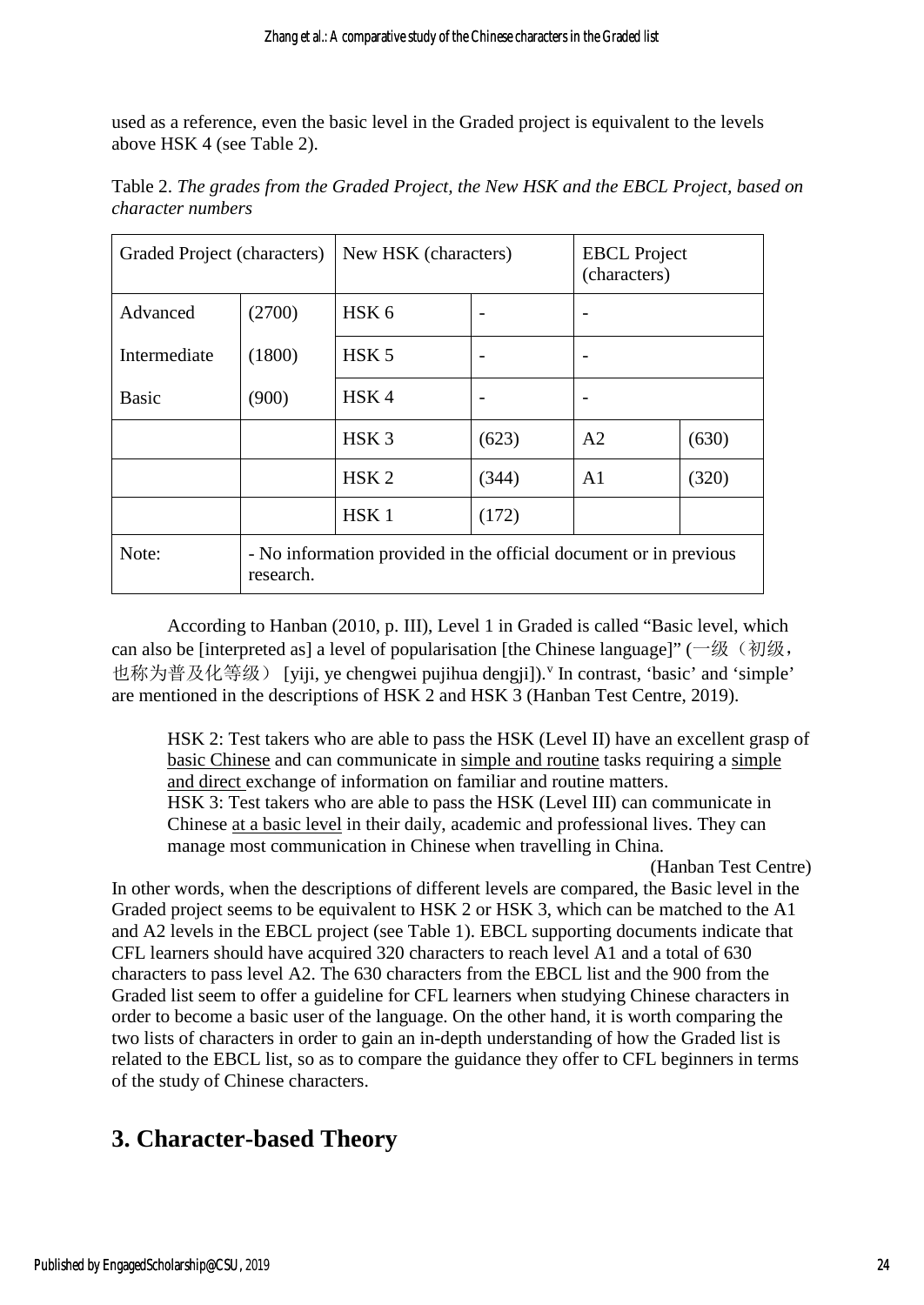The character-based theory is built upon the notion that the foundation of the Chinese language is the character (Wang, 2000). While a word is the smallest meaningful unit in alphabetic language systems, a character is the smallest meaningful unit in Chinese (Zhang, 1992). A character can constitute a word in itself, though a combination of various characters also makes up a Chinese word (Osborne, Zhang, & Zhang, 2018; Sun, 2006). The characterbased theory therefore emphasises this difference between Chinese, as a Sino-Tibetan language, and Indo-European languages (Lincoln, 2015; Lü, 2010; Wang, 2006; Wang, 2000; Yang, 2011; Zhang, 1992).

The orthographic structure of Chinese characters consists of three tiers: several strokes construct a radical, and one or more radicals form a character (Shen & Ke, 2007). Approximately 80% of characters in modern Chinese are semantic-phonetic compound characters (Kuo et al., 2015), each of which involves a semantic radical providing cues to the meaning of the character and a phonetic radical indicating the pronunciation. For example, the character  $\frac{1}{x}$  (gū – aunt) is a compound character with  $\frac{1}{x}$  (nu) – woman) as the semantic radical on the left and  $\pm$  (gǔ – old) as the phonetic radical on the right. The majority of semantic-phonetic compound characters have a left-right and top-down structure (Shu, Chen, Anderson, Wu, & Xuan, 2003).

However, the correspondence between a phonetic radical and the actual pronunciation of the character that the radical is within is unreliable and unsystematic (Xu, Chang, Zhang, & Perfetti, 2013). As a result, it is recommended that characters be the primary focus in CFL learning (Wang, 2000). One of the applications of the character-based approach in CFL pedagogy entails learning Chinese characters by acquiring meaning and pronunciation through the writing of characters (Lincoln, 2015). The importance of character writing has also been pointed out in experimental psychology research, especially its impact on reading competence (Cao et al., 2013; Zhang & Reilly, 2015). The repeated writing practice helps learners to develop a motor memory trace, which may ultimately assist CFL learners in connecting the meaning of a character with its semantic radical, as well as linking the character's pronunciation with the phonetic radical. In other words, the logographic nature of Chinese language leads us to emphasise the study of characters, which is a way to respect the characteristics of the language (Lü, 2015).

Due to the pictographic origin of the Chinese writing system, the traditional approach to studying Chinese language acknowledged slower development in character writing compared to character recognition, and consequently suggested a separation of the teaching of reading and that of writing. In pre-PRC China, Chinese children learned Chinese characters through reading 'Three, Hundred, Thousand': *Three Character Scripture* (三字 经), *Hundred Family Names* (百家姓) and *A Thousand Characters* (千字文). As the names suggest, Chinese children learned to read approximately two thousand characters through these textbooks. On the other hand, they learned to write much simpler characters (e.g., with fewer strokes) (Lam, 2011).

The development of CFL pedagogical material also takes into account the characteristics of the Chinese writing system, and a few Chinese language textbooks have adopted the character-based approach. For example, almost all Chinese language teaching materials in France follow the example set by *Méthode d'initiation à la langue et à l'écriture chinoises* (Bellassen, 1989), practising character-based theory, such as *Snowballing Chinese* (Lü, 2015; Wang, 2000). The Graded project also moved away from the conventional way of "prioritising words over characters" used in the *Syllabus* in 1992 (Hanban, 2010, p. XI). Instead, the sifting of characters was put first and was considered the most important step when the graded syllables, characters, and words were compiled in the Graded project (Liu & Ma, 2010).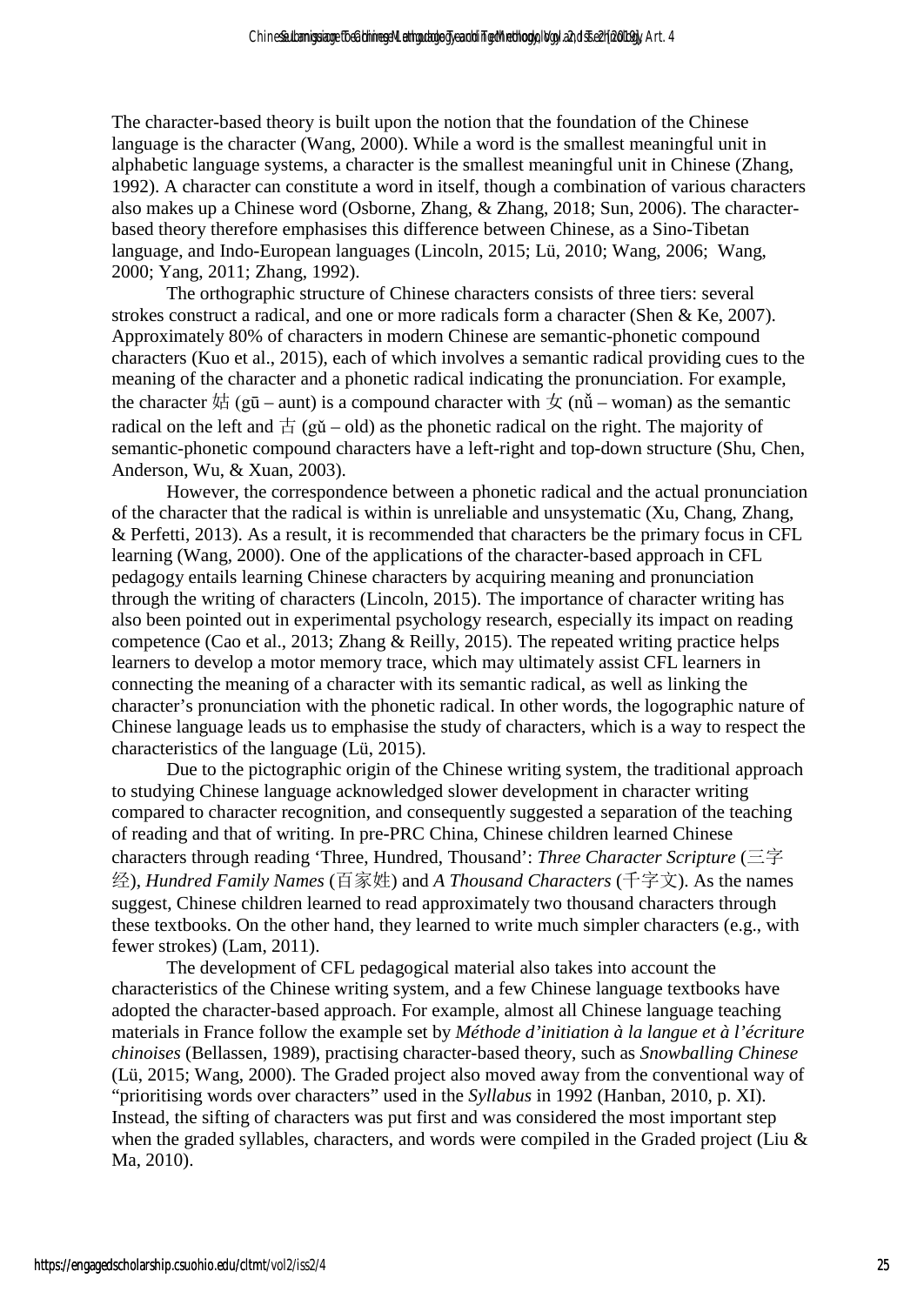The current study is situated in the character-based theory, with the view that characters, as well as components of characters (radical, structure, etc.), are an integral part of learning the Chinese language. The main goal of the research is to scrutinise the differences and similarities of two lists of characters from the perspectives of character complexity, character structure, radical transparency, frequency of character, and frequency of word formation. In this case, the study will provide valuable details for the future applications of characters from the two lists, such as for the development of pedagogical materials built upon the character-based approach. As shown in Section 2, the Graded list and the EBCL list were compiled generally based on three methods: overlapping characters from different existing character lists, frequently used characters computed from large-size corpora,  $\overline{v}$  and characters chosen by consultants based on their expertise and experience. It remains unknown whether and to what extent the two lists differ from each other in terms of the nature of the characters. This study therefore focuses on the characters themselves and investigates the two lists based on the nature of the characters shown below, particularly their similarities and differences.

## **4. Methodology**

Of the 900 characters of the Graded list and the 630 of the EBCL list, 586 overlap (see Figure 1). Due to the difference in the total number of characters on the two lists, this study employed IBM SPSS (Version 24) to conduct various statistical analyses, rather than simply examining the descriptive data.





The nature of each character on the Graded and EBCL lists is analysed based on five aspects: (1) character complexity, (2) structure type, (3) radical transparency, (4) frequency of characters, (5) frequency of word formation. The former three aspects can indicate the level of difficulty of the characters in a list that are expected to be acquired by CFL learners, whereas the latter two aspects suggest the level of usefulness of each list.

(1) Character complexity refers to the number of strokes (Changizi & Shimojo, 2005; Shu et al., 2003). As the human visual system tends to prefer character lengths of approximately three strokes which can be stored in the visual short-term memory (Changizi & Shimojo, 2005), complexity can affect the learning of a character.

(2) Chinese characters can be categorised into two types – integral and compound – based on structure. Integral characters cannot be further divided into radicals, whereas compound characters are usually composed of two or more radicals (Wang, Wu, Zhao, Ni, & Zhang, 2016; Zhang & Reilly, 2015).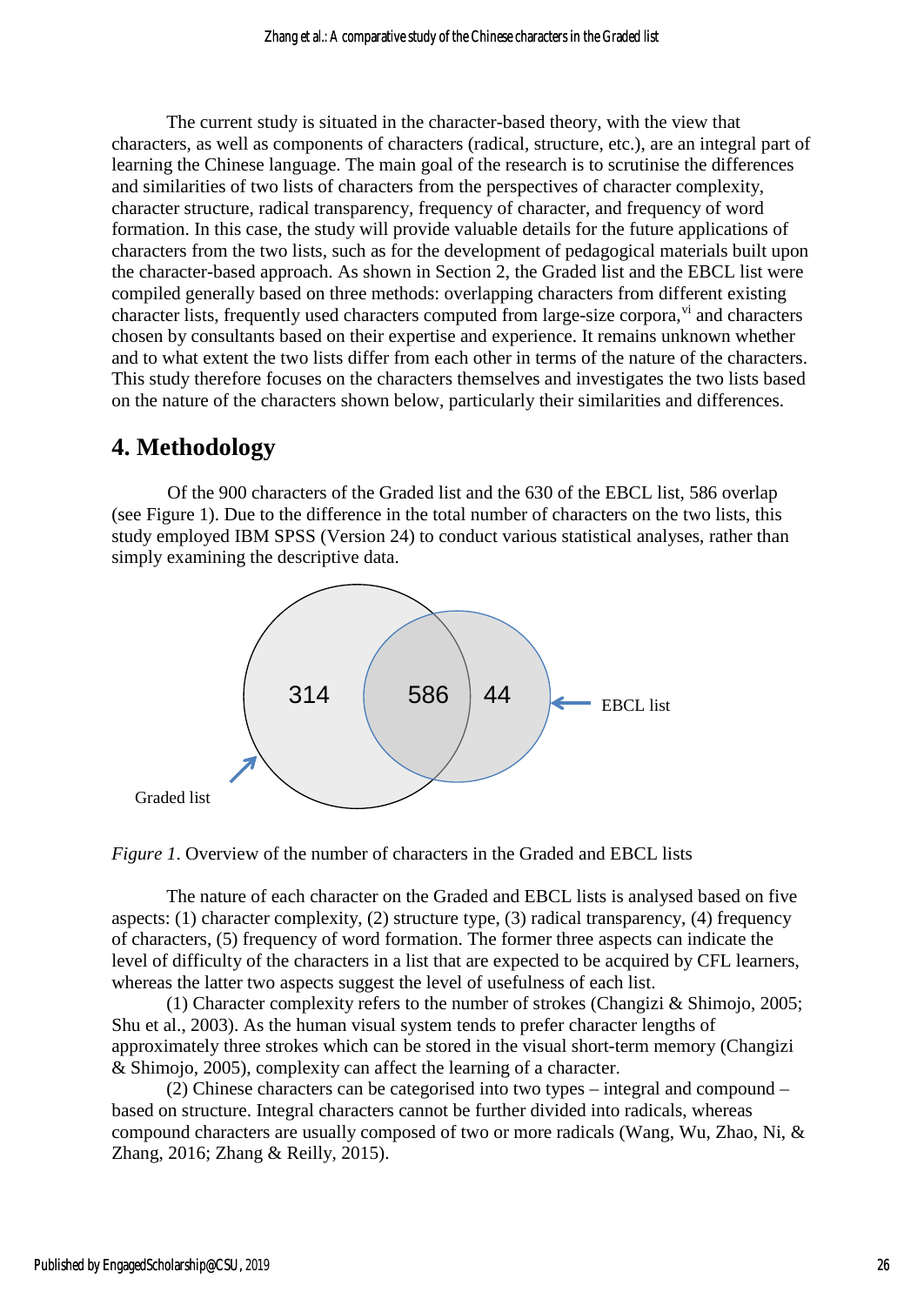Based on the position of the radicals in the character, compound characters can be further classified into four structures: top-bottom (including top-middle-bottom), left-right (including left-middle-right), half-surround and surround. All characters from the Graded and EBCL lists can be categorised and coded into five structures: integral, top-bottom, left-right, half-surround, and surround. In addition to character complexity, there has been research showing the potential effect of character structure on the acquisition of Chinese characters (Liu, 2008; Zhang, 2008). Therefore, the types of character structures were also considered in the current study.

(3) As explained earlier, a phonetic radical usually indicates the pronunciation of a semantic-phonetic compound character, whereas a semantic radical contributes to the meaning of this character. Previous studies (e.g., Wang, Wu, Zhao, Ni, & Zhang, 2016; Zhang, Wang, & Yin, 2014) have found that semantic and phonetic radicals can have different effects on character recognition. Adapted from the classification in Shu et al. (2003), radicals can be coded into four levels: transparent, semi-transparent, opaque, and unclassified (see Table 3), depending on the amount of information that a person can rely on to detect the meaning or pronunciation of a character. The more transparent a radical is, the more reliable the clue it provides to learners in terms of the meaning or pronunciation of a character.

|                  | Semantic Transparency                                                                                                                                                                                                         | <b>Phonetic Transparency</b>                                                                                                                                                                                   |
|------------------|-------------------------------------------------------------------------------------------------------------------------------------------------------------------------------------------------------------------------------|----------------------------------------------------------------------------------------------------------------------------------------------------------------------------------------------------------------|
| Transparent      | The character has the same<br>meaning as its radical; or the<br>character belongs to the category<br>that its radical represents; or the<br>meaning of the character is<br>directly related to the meaning of<br>its radical. | The character has the same<br>pronunciation as its phonetic,<br>including the tone; or the character<br>has the same syllable as its<br>phonetic, but a different tone.                                        |
| Semi-transparent | The meaning of the character is<br>indirectly related to the meaning<br>of its radical; or the extended<br>meaning of the character is<br>directly or indirectly related to the<br>meaning of its radical.                    | The character has the same final as<br>its phonetic, but a different onset;<br>or the character has the same onset<br>as its phonetic, but a different<br>final.                                               |
| Opaque           | The meaning of the character is<br>unrelated to the meaning of its<br>radical.                                                                                                                                                | Either the character or the<br>phonetic radical has more than one<br>pronunciation; or the character is<br>pronounced with a totally different<br>syllable from its phonetic, but the<br>tone can be the same. |
| Unclassified     | It is difficult to define the radical<br>of a character due to simplification<br>or other reasons.                                                                                                                            | The character lost its original<br>phonetic at some stage in the past.                                                                                                                                         |

|  |  | Table 3. Character radical transparency classification (adapted from Shu et al. 2003) |  |
|--|--|---------------------------------------------------------------------------------------|--|
|  |  |                                                                                       |  |

In other words, character complexity, structure, and radical transparency can influence the acquisition of Chinese characters to some degree and so can serve as indicators of the level of character difficulty from different aspects. Therefore, this study analyses characters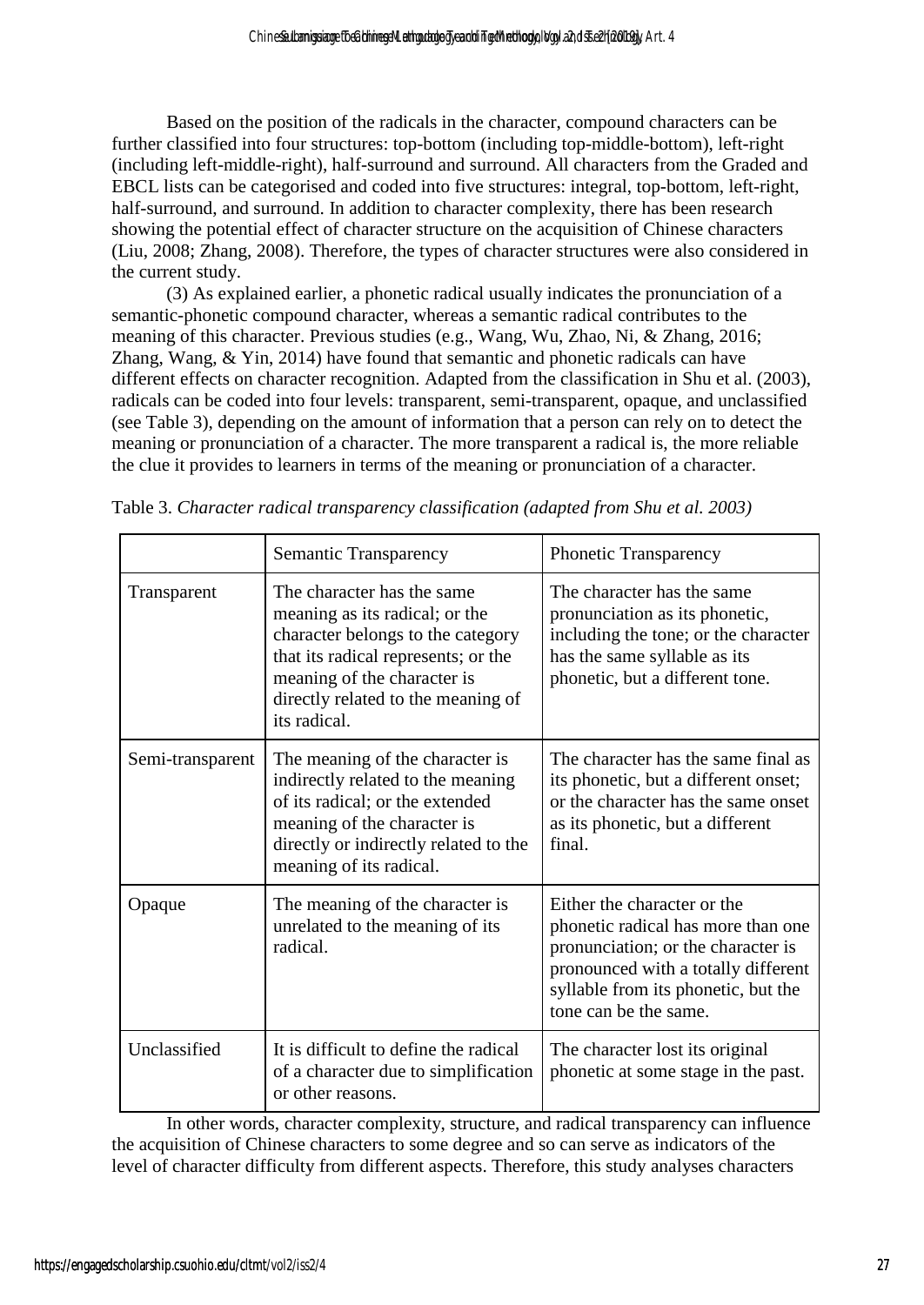from these three aspects in order to see whether and to what extent the two lists of characters have a similar level of character difficulty. Such an investigation of the EBCL and the Graded lists can also demonstrate the different expectations of CFL learners set by the two projects in terms of character acquisition.

(4) The frequency of characters refers to the frequency of occurrence of each character in the modern Chinese language. The more frequently a character is used, the more likely it is that a learner needs to use it for daily communication, and so the more useful it is. As character frequency is a common factor that CFL pedagogical materials take into consideration (Jiang, 2006; Li, 2014), both the EBCL and Graded lists are built upon previous character lists that have calculated the character frequency from large-size corpora. However, it remains unknown if the two lists have the same level of or different levels of frequency.

(5) Frequency of word formation refers to the number of times a character appears with one or more other characters to form a word. It can show the productivity of a character (i.e., word-building ability) (Jiang, 2006). Therefore, the study of characters with high frequency of word formation is very likely to benefit learners, in that they acquire more words through their reserve of characters. Please note that the calculation of frequency of word formation does not include single-syllable vocabulary or single-character words. Take the character  $\hat{E}$  (de), for example. It can be a single-character word,  $\hat{E}$  (de), used as an auxiliary word. It can also combine with another character to form the two-character word  $\hat{E}$  $\pm$  (dīshì – taxi). The former is not included in the calculation of frequency of word formation.

Frequency of character and frequency of word formation are calculated through programming in Perl script in a corpus consisting of 1.25 million sentences (2.79 million words) extracted from LDC corpora.<sup>[vii](#page-20-6)</sup> As shown above, both frequencies are helpful in indicating how useful characters are for real-life communication or for assisting in the study of new words.

# **5. Data Analysis**

## *5.1 Character Complexity*

Following the definition from previous research (Changizi & Shimojo, 2005; Shu, Chen, Anderson, Wu, & Xuan, 2003), the number of strokes of a character is used here to indicate the complexity of the character. In terms of complexity, Table 4 shows the descriptive data from the Graded and the EBCL lists. A one-way ANOVA was conducted to examine if the difference in character complexity reached statistical significance.

|             |      |      | 95% Confidence Interval<br>for Mean |                |         |         |
|-------------|------|------|-------------------------------------|----------------|---------|---------|
|             | N    | Mean | Lower<br>Bound                      | Upper<br>Bound | Minimum | Maximum |
| Graded      | 900  | 7.95 | 7.75                                | 8.14           | 1       | 19      |
| <b>EBCL</b> | 630  | 7.59 | 7.37                                | 7.82           | 1       | 16      |
| Total       | 1530 | 7.80 | 7.65                                | 7.95           |         | 19      |

|  | Table 4. Descriptive results of character complexity in the Graded and EBCL lists |  |  |
|--|-----------------------------------------------------------------------------------|--|--|
|  |                                                                                   |  |  |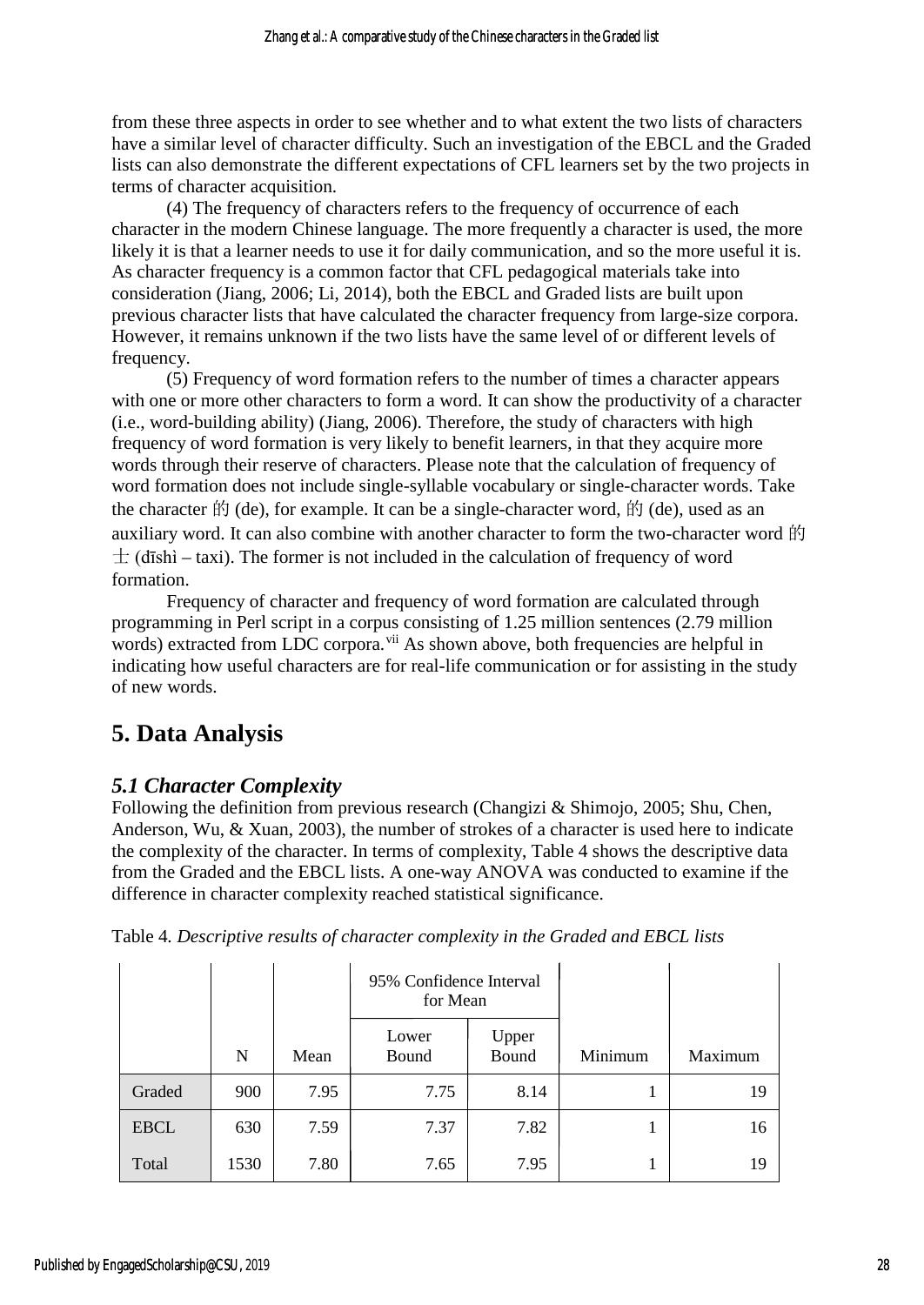Levene's test of the homogeneity of variances shows that the variances in two groups are equal ( $p = .617$ ). The one-way ANOVA test result indicates that the character complexity of the Graded list (mean  $= 7.95$ ) is significantly different from that of the EBCL list (mean  $=$ 7.59):  $F(1,1528) = 5.47$ ,  $p = .019$ . That is to say, the character complexity of the Graded list is significantly higher than that of the EBCL list.

### *5.2 Character Structure*

All characters in both lists are categorised into five structure types. Since the lists are intended for CFL beginners, there is also a sizable number of integral characters (17.7% and 21.4, respectively) which are less complex and may be easier to learn (see Table 5). In addition, there are 741 compound characters in the Graded list and 495 in the EBCL list. The analysis shows that the most common type of compound character structure in both the Graded and the EBCL list is the left-right structure (44.9% and 43.3%), followed by the topbottom structure (26.7% and 24.9%).

| Type of character | Graded | $\%$ | <b>EBCL</b> | $\%$ |
|-------------------|--------|------|-------------|------|
| Left-right        | 404    | 44.9 | 273         | 43.3 |
| Top-bottom        | 240    |      | 157         | 24.9 |
| Half-surround     | 90     |      | 60          | 9.5  |
| Surround          | 7      | 0.8  | 5           | 0.8  |
| Sub-total         | 741    |      | 495         |      |
| Integral          | 159    | 17.7 | 135         | 21.4 |

Table 5. *Character structure in the Graded and EBCL lists* 



*Figure 2*. Character structure in the Graded and EBCL lists

As shown in Figure 2, the Graded list and the EBCL list demonstrate a similar tendency in the distribution of character structures. A non-parametric test – the Mann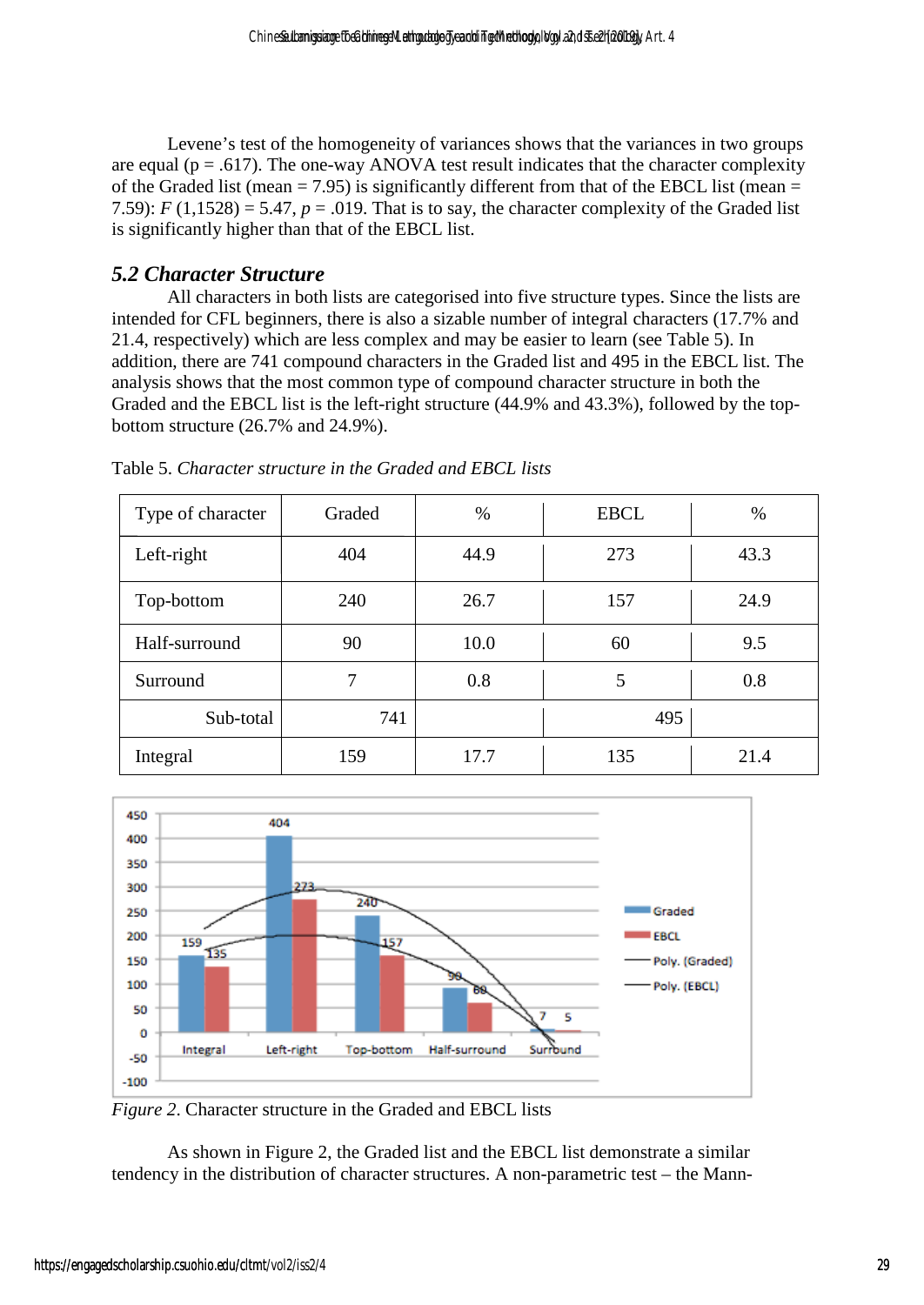Whitney test – was carried out to examine if the differences between two lists are statistically significant. The result shows that the Graded list does not seem to differ from the EBCL list in the distribution of character structure:  $U = 271879.00$ ,  $z = -1.45$ ,  $p = 0.147$ ,  $r = -0.037$ .

### *5.3 Radical Transparency*

All the compound characters in the two lists were analysed according to radical transparency. Please note that integral characters are also included for the analysis. As a result, around half of the characters on both lists cannot be classified in terms of the semantic transparency of characters (see Table 6). 21.8% of characters on the Graded list and 21.7% of characters on the EBCL list have opaque semantic radicals, followed in frequency by semitransparent radicals (18.1% and 18.7% respectively). The fewest characters have transparent semantic radicals (4.8% and 4.1%).

| Semantic transparency | Graded | $\%$ | <b>EBCL</b> | $\%$ |
|-----------------------|--------|------|-------------|------|
| 3 Transparent         | 43     | 4.8  | 26          | 4.1  |
| 2 Semi-transparent    | 163    | 18.1 | 118         | 18.7 |
| 1 Opaque              | 196    | 21.8 | 137         | 21.7 |
| Sub-total             | 402    |      | 281         |      |
| <b>UNC</b>            | 498    | 55.3 | 349         | 55.4 |

Table 6*. Transparency of semantic radicals in the Graded and EBCL lists* 

Also due to the fact that the integral characters were considered, the majority of characters have unclassified phonetic transparency in the Graded and EBCL lists (95.2% and 64.9% respectively). As shown in Table 7, the largest number of characters have transparent phonetic radicals (2.2% and 17.5%), followed by semi-transparent radicals (1.4% and 11.4%). The fewest characters have opaque phonetic radicals (1.1% and 6.2%).

Table 7*. Transparency of phonetic radicals in the Graded and EBCL lists* 

| Phonetic transparency | Graded | %       | <b>EBCL</b> | $\%$ |
|-----------------------|--------|---------|-------------|------|
| 3 Transparent         | 20     | 2.2     | 110         | 17.5 |
| 2 Semi-transparent    | 13     | 1.4     | 72          | 11.4 |
| 1 Opaque              | 10     | $1.1\,$ | 39          | 6.2  |
| Sub-total             | 43     |         | 221         |      |
| Unclassified          | 857    | 95.2    | 409         | 64.9 |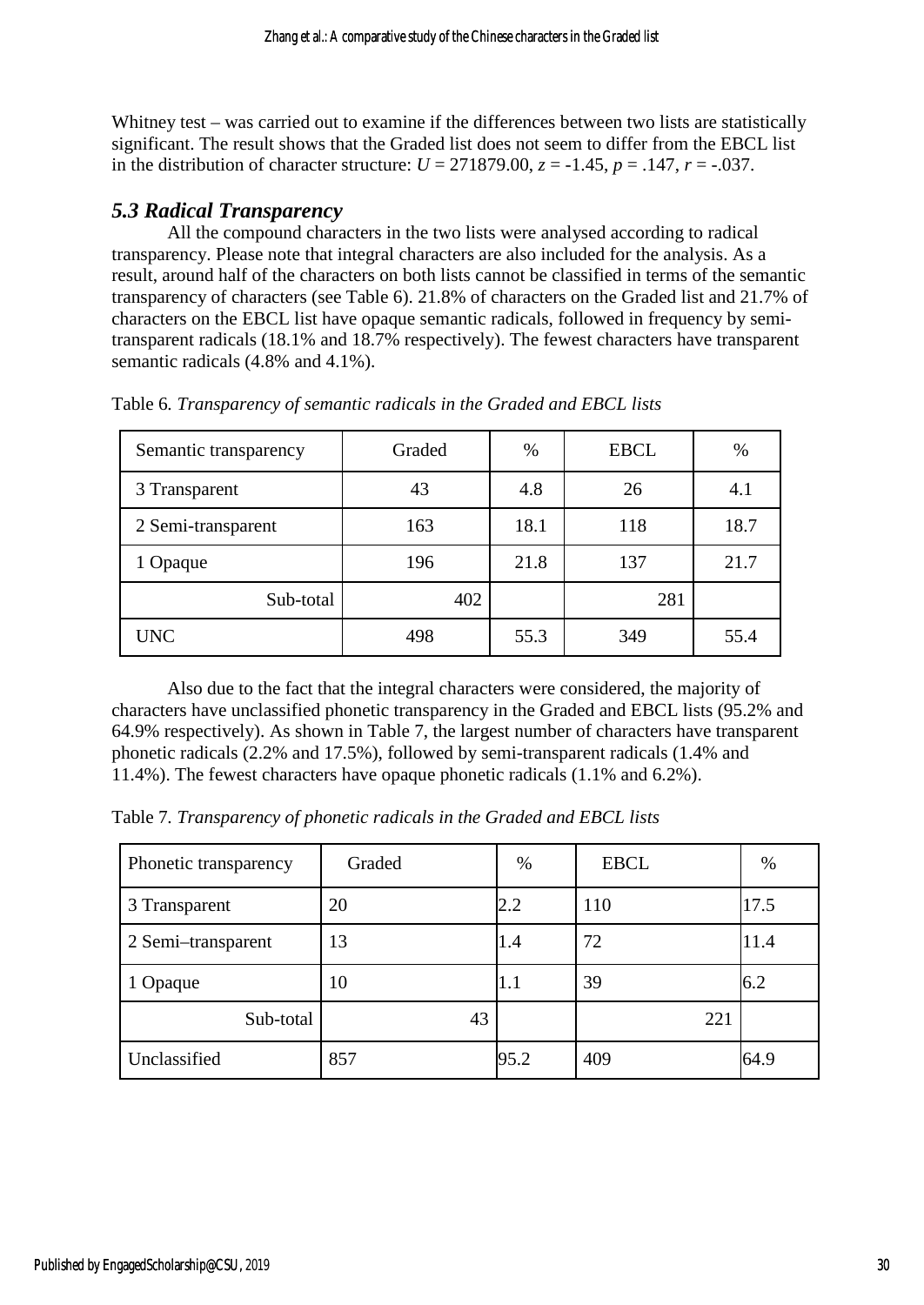

*Figure 3*. Transparency of semantic radicals in the Graded and EBCL lists



*Figure 4*. Transparency of phonetic radicals in the Graded and EBCL lists

As shown in Figure 3, the two lists have a similar distribution of characters in terms of semantic radical transparency. However, they seem to show different patterns of character distribution in terms of phonetic radical transparency (see the trend lines in Figure 4): while the character distribution for the EBCL list demonstrates a decreasing trend, that for the Graded list was likely to be level across 1-3 transparency. A non-parametric test – the Mann-Whitney test – was carried out to examine if the differences between two lists are statistically significant in terms of radical transparency. The semantic radical transparency of the Graded list was not significantly different to that of the EBCL:  $U = 282903.00$ ,  $z = -.078$ ,  $p = .938$ , *r* = -.02. In contrast, the phonetic radical transparency of the EBCL list was significantly higher than that of the Graded list:  $U = 197333.50$ ,  $z = -15.402$ ,  $p = .00$ ,  $r = -.394$ .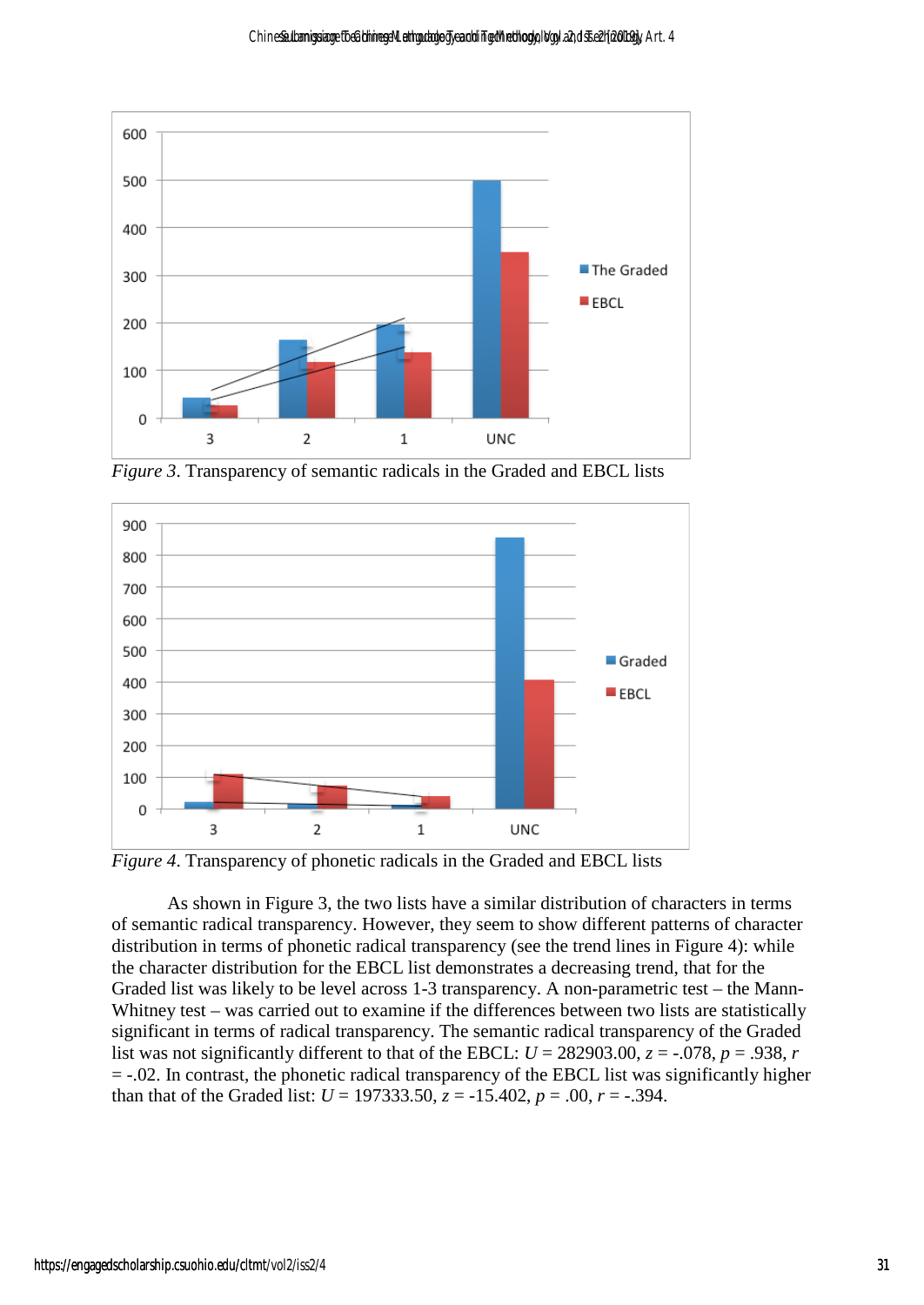### *5.4 Frequency of Character and Frequency of Word Formation*

The average frequency of character is 39022.11 for the Graded list and 43989.65 for the EBCL list (see Table 8). There is unlikely to be a vast difference in both lists in terms of character frequency, which is confirmed by an independent t-test:  $t (1225.85) = -1.249$ , *p* = .21. As mentioned earlier, one of the key methods employed by the Graded project was to calculate the frequency of characters in large-size corpora in order to develop the character list. The EBCL list was also compiled with suggestions based on the frequency of character occurrence in Chinese language. Therefore, it is unsurprising to find that both lists demonstrate a similar level of character frequency.

|             |      |          | 95% Confidence<br>Interval for Mean |                |         |         |
|-------------|------|----------|-------------------------------------|----------------|---------|---------|
|             | N    | Mean     | Lower<br>Bound                      | Upper<br>Bound | Minimum | Maximum |
| Graded      | 900  | 39022.11 | 34443.20                            | 43601.03       | 19      | 1379119 |
| <b>EBCL</b> | 630  | 43989.65 | 37663.15                            | 50316.15       | 19      | 1379119 |
| Total       | 1530 | 41067.57 | 37322.84                            | 44812.29       | 19      | 1379119 |

Table 8. *Descriptive results of character frequency in the Graded and EBCL lists* 

The average frequency of word formation is 30608.02 for the Graded list and 33359.32 for the EBCL list (see Table 9). This is not a vast difference, and is supported by an independent t-test:  $t(1254.2) = -1.178$ ,  $p = .239$ . Both lists aim to include characters that are frequently used in modern Chinese language. High frequency of characters indicates that these characters frequently occur in many words. It is therefore unsurprising that the two lists share a similar level of frequency of word formation, based on a similar level of character frequency.

| Table 9. Descriptive results of frequency of word formation in the Graded and EBCL lists |  |  |  |  |  |
|------------------------------------------------------------------------------------------|--|--|--|--|--|
|------------------------------------------------------------------------------------------|--|--|--|--|--|

|             |      |          | 95% Confidence<br><b>Interval for Mean</b> |                |         |         |
|-------------|------|----------|--------------------------------------------|----------------|---------|---------|
|             | N    | Mean     | Lower<br>Bound                             | Upper<br>Bound | Minimum | Maximum |
| Graded      | 900  | 30608.02 | 27864.70                                   | 33351.34       | 19      | 486552  |
| <b>EBCL</b> | 630  | 33359.32 | 29686.78                                   | 37031.86       | 19      | 486552  |
| Total       | 1530 | 31740.91 | 29530.90                                   | 33950.92       | 19      | 486552  |

## **6. Discussion**

Five aspects of all characters – complexity, structure, transparency, frequency of character and frequency of word formation – were analysed. Drawing on the findings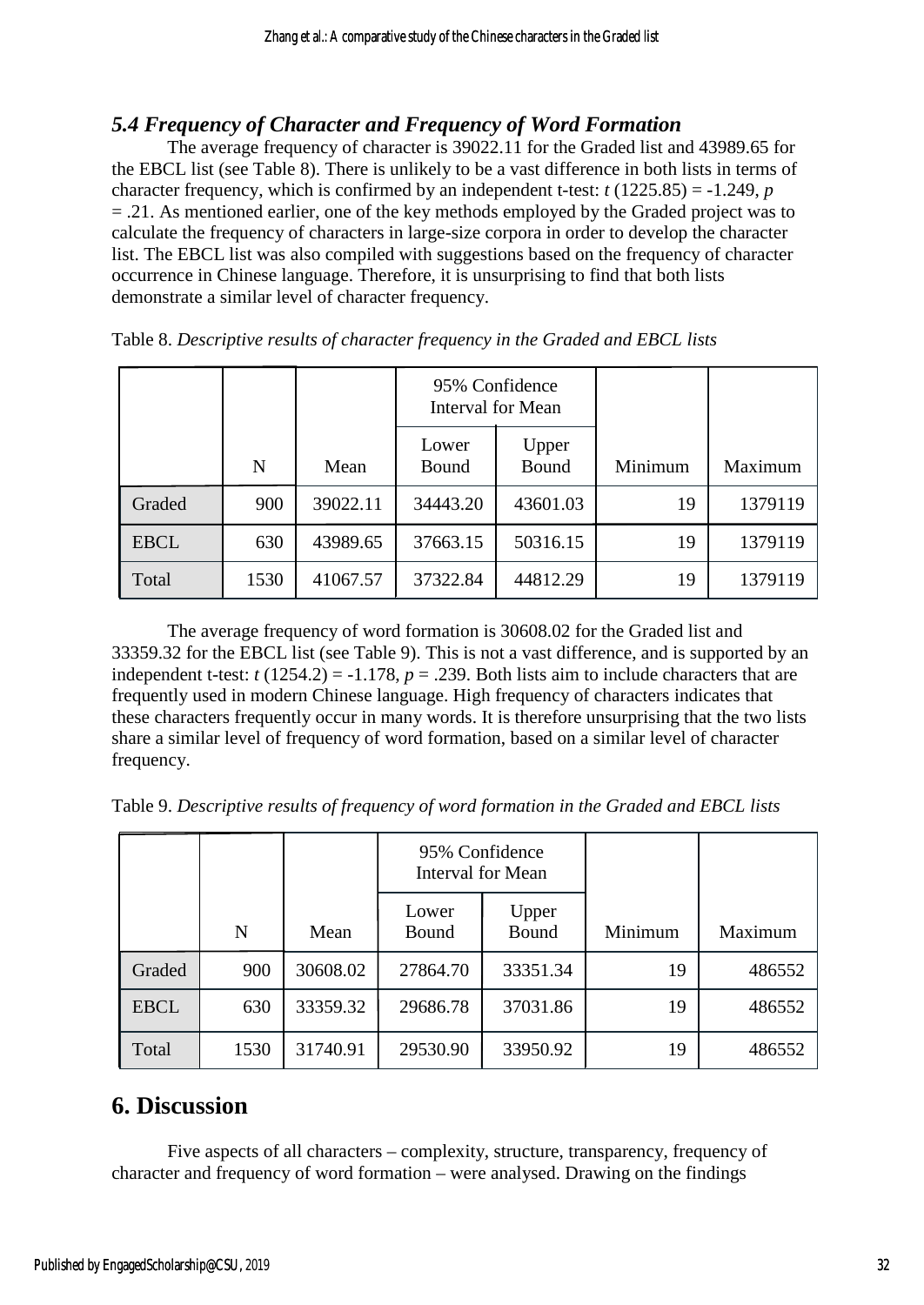outlined above, this section focuses on discussing main similarities and differences identified between two lists and their pedagogical implications. The highest percentage of characters on both lists are left-right structures, and the least common type of characters are surround structures (see Table 5). As shown in Table 5, there are 741 compound characters on the Graded list, in comparison to 495 on the EBCL list. Of these 741 and 495 compound characters, the majority have the semantic radical on the left (272 on the Graded list and 199 on the EBCL list) and the phonetic radical on the right (603 and 193).<sup>viii</sup> According to Shu et al. (2003), over 70% of compound characters have a left-right structure with the semantic radical on the left and phonetic radical on the right. That is to say, although the Graded and EBCL lists contain a mere fraction of all Chinese characters, they are similar in a way of reflecting the nature of Chinese characters in general.

Furthermore, previous research indicates that exposure to a large number of semanticphonetic structures is useful for beginners, in that it helps them to develop a good sense of the position constraints of Chinese characters (Anderson et al., 2013; Tong & McBride, 2014), which contributes to character learning. Therefore, a reasonable number of semantic-phonetic compound characters on the Graded and EBCL lists can help CFL beginners in their study of the Chinese language.

The second similarity between the Graded and EBCL lists is that they have similar character occurrence frequency and word formation frequency. The frequency effect usually suggests to what extent character acquisition has taken place naturally and implicitly through exposure to the Chinese language. The advancement of technology makes it possible to calculate the frequency of characters in large-size corpora. Since both lists are built upon such big data analysis, they consist of characters that are frequently used in modern Chinese society, and are consequently fairly useful in offering guidance for CFL beginners. The study of these characters contributes to learning Chinese in order to cope with basic communication in daily life.

Although both lists have a similar distribution of characters in terms of character structure (see Figure 2 in Section 4.2) and semantic radical transparency (see Figure 3 in Section 4.3), there are differences between them in two aspects: character complexity and phonetic radical transparency. The character complexity of the Graded list is significantly higher than that of the EBCL list (see Table 4 in Section 4.1). The more complex a character is, the higher visual load there is for a CFL beginner to process. Previous studies show that character complexity can affect the learning of Chinese characters, especially in writing (Feng, 2002; Liu, 2008; You, 2003). It is therefore more appropriate for CFL beginners to first learn integrals and characters of less complexity, and to then learn more complex characters. In this case, the EBCL list seems to be more thoughtful from this perspective.

In addition, while the difference in semantic transparency between them does not reach statistical significance, the phonetic transparency of the EBCL list is higher than that of the Graded list (see Figure 4 in Section 4.3). The more transparent a phonetic radical is, the more information it provides to learners regarding pronunciation. Previous research suggests that, in comparison with semantic radicals, phonetic radicals may make a more significant contribution to the recognition of Chinese characters (Wang, Wu, Zhao, Ni, & Zhang, 2016; Zhang, Wang, & Yin, 2014). The relatively low phonetic radical transparency of the Graded list may to some extent impose difficulties in learning compound characters. In comparison, the EBCL list may better help CFL learners to acquire the pronunciation of semanticphonetic compound characters.

Both lists include more compound characters with different levels of semantic radical transparency (44.7% for the Graded list and 44.5% for the EBCL; see Table 6 in Section 4.3) than those with a certain level of phonetic radical transparency (4.7% and 35.1% respectively; see Table 7 in Section 4.3). Although it may be convenient to suggest that the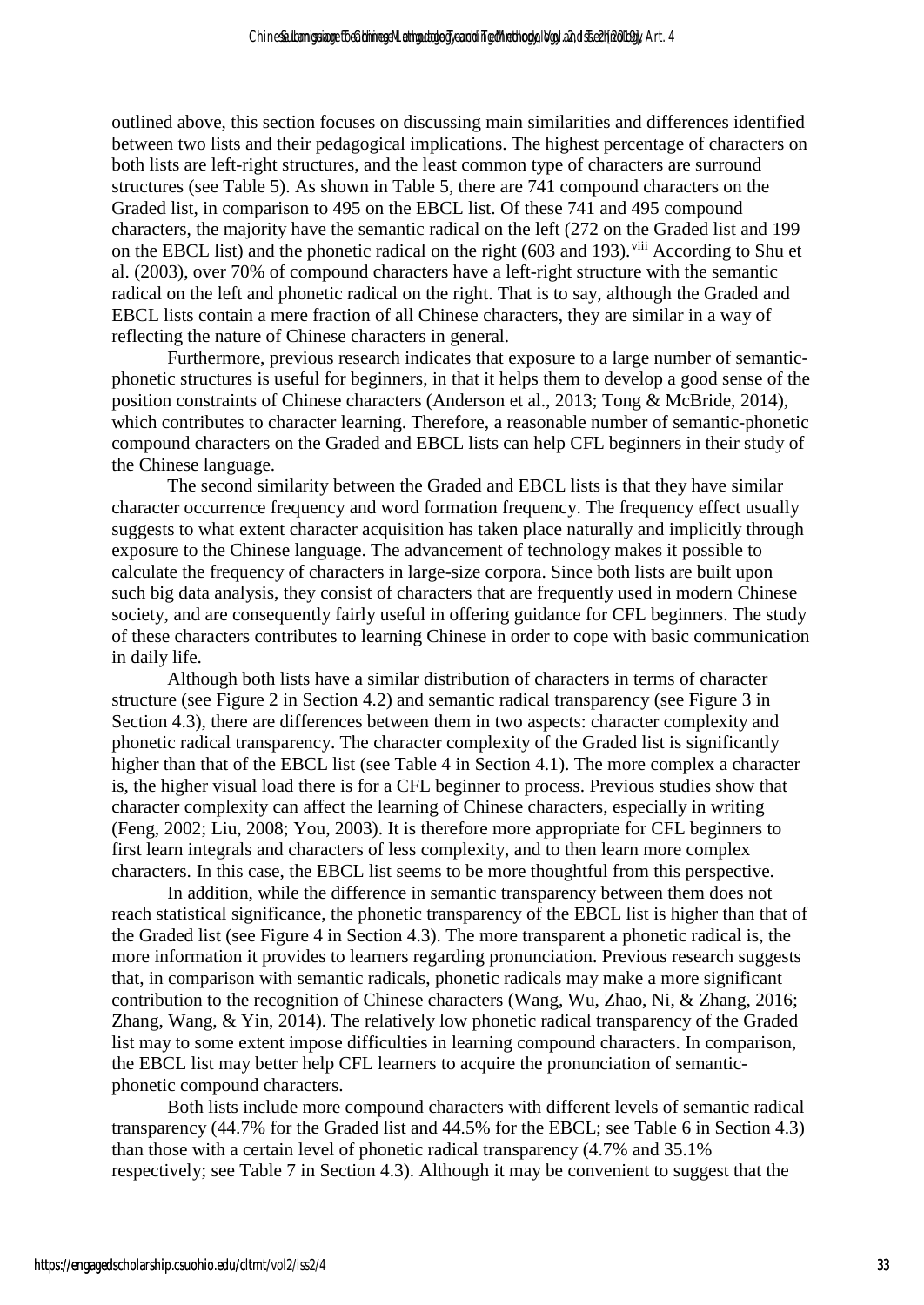potential positive effect of phonetic radical transparency on Chinese language learning should have been considered when compiling these lists, empirical research is needed in order to decide how many characters with some sort of phonetic radical transparency a list for CFL beginners should include.

 Further to the examination of the characters themselves, it is worth discussing the pedagogical implications of these findings. Character lists are usually employed as a reference for curriculum planning, textbook design, and assessment development. The application of these two lists may not vary significantly in relation to character structures and frequency of occurrence. As discussed earlier, a substantial number of semantic-phonetic structures and frequently encountered characters from learners' social milieus contribute to the study of Chinese language. However, specific to textbook design, this also depends on the repeated occurrence of a character in a textbook in order to enhance its memorisation. CFL teachers need to take this into account in language pedagogy, for example, by encouraging repeated use of new vocabulary through activities and tasks inside and outside the classroom.

Since the character complexity of the Graded list is significantly higher than that of the EBCL list, any curriculum or assessment using the Graded as a reference implies higher demands on students in terms of character composition, in particular for writing. While both lists show a similar level of semantic radical transparency, the phonetic radical transparency of the Graded list is significantly lower than that of the EBCL list. The advantage of phonetic radical transparency when it comes to character recognition is less exploited in the Graded than in the EBCL list. Interestingly, the Graded project is the first to offer a three-dimension system of syllable, character, and vocabulary. In other words, as well as the character list examined in the current study which mainly considers the frequency of character occurrence, the Graded project also provides a syllable list which consists of characters with frequently used syllables. Further research is recommended to investigate whether phonetic radical transparency – which, even unsystematically, is related to a character's syllable – is better presented in the Graded syllable list.

## **7. Conclusion**

This study entailed conducting an in-depth examination of the characters on the Graded list and the EBCL list. Similarities between the two lists include the distribution of characters in terms of five structures, the level of phonetic radical transparency, and the frequency of character and word formation. Although the exact equivalence between the Graded list and the EBCL list remains unclear (see Table 1 in Section 2), these similar traits may suggest that the two lists do indeed provide guidance to CFL beginners. Although the character complexity of the Graded list is higher than that of the EBCL, further research is needed to investigate what level of character complexity is appropriate for CFL beginner learners. Both lists contain more characters with a certain level of semantic radical transparency than characters with a certain level of phonetic radical transparency. The EBCL list, which is primarily for European learners, demonstrates better phonetic radical transparency than the Graded list, which is intended for teaching Chinese to speakers of all languages. The Graded list is clearly designed to be suitable for CFL learners worldwide and to be compatible with computer-assisted Chinese language testing (Hanban, 2010).

This study is one of the first to be based on the character-based theory through its emphasis on the character itself, and therefore focuses on characters only. Other important factors, such as the ratio of characters to words – an indicator of the use of characters as morphemes to construct words – are not explored. In addition, the two lists have been compiled with different intentions and principles. The Graded is designed for all CFL learners worldwide, and built upon character frequency. In contrast, the EBCL is designed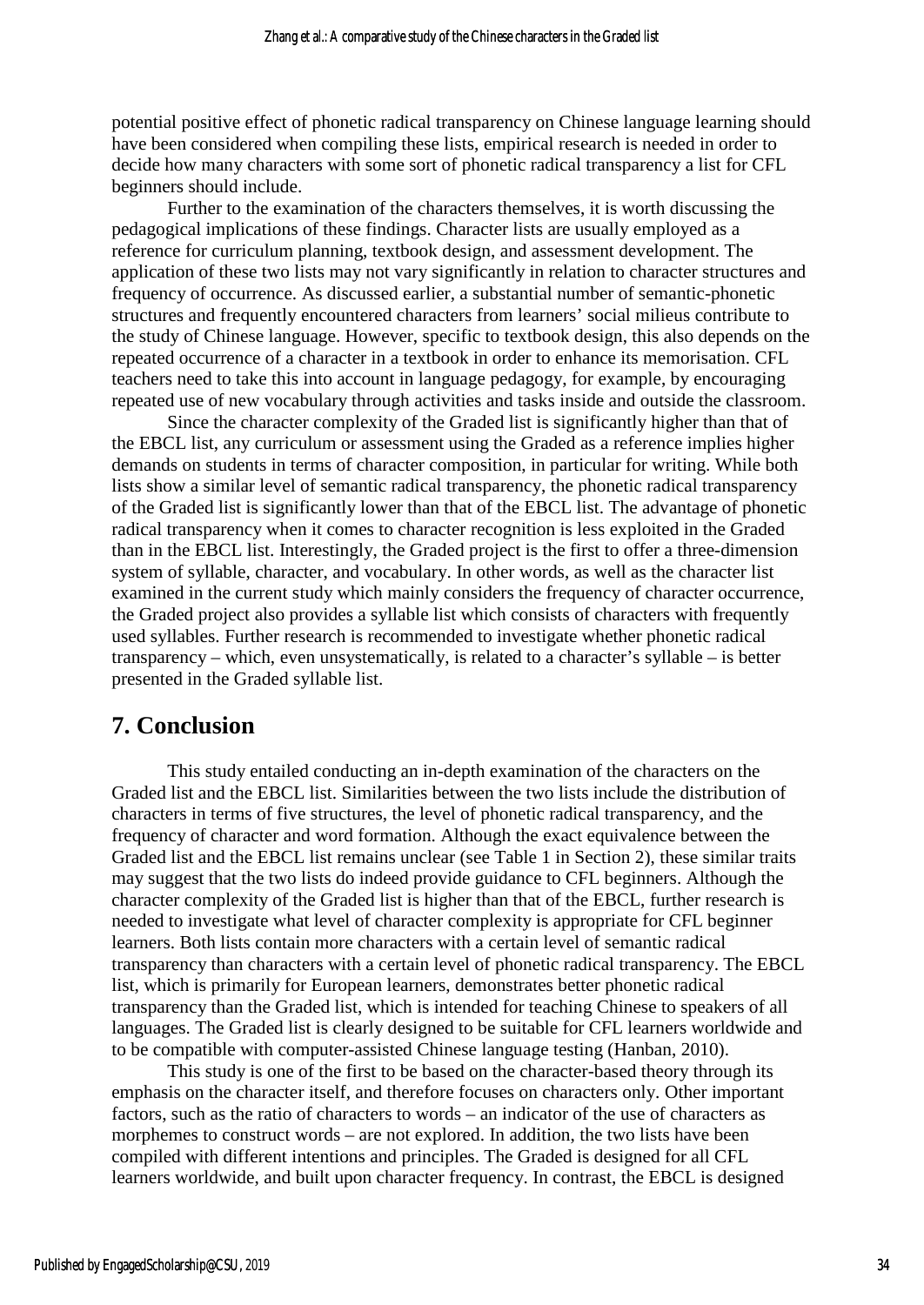specifically for European learners, and emphasises characters used in words, with its character selection procedure based on character occurrence in vocabulary items. Therefore, it is too soon to conclude that one list is better than the other and future research may further examine character lists from other perspectives, such as considering other factors (e.g., the ratio of characters to words) or compiling principles.

Nevertheless, the current study is one of the first to compare two lists of characters against the backdrop of increasing demand for CFL pedagogical materials. The significance of such research is that it can enhance the understanding of both lists, for the better application of both. It is hoped that the differences and similarities between the two lists analysed and discussed here will shed some light on the pedagogical application of the two lists in the learning and teaching of Chinese characters.

### **References**

- Allanic, B. (2012). *EBCL character methodology: Method of preparing the character list for Level A1*. Retrieved from http://ebcl.eu.com/wpcontent/uploads/2012/04/Methodology-A1-character-list.pdf
- Allanic, B., & Shu, C. (2012). *EBCL vocabulary methodology: Methodology of EBCL vocabulary work (A1-A2)*. Retrieved from http://ebcl.eu.com/wpcontent/uploads/2012/05/EBCL-Vocabulary-Methodology.pdf
- American Council on the Teaching of Foreign Languages. (2019). *ACTFL assessment of performance toward proficiency in languages*. Retrieved from https://www.actfl.org/assessment-professional-development/assessments-the-actfltesting-office/aappl
- Anderson, R. C., Ku, Y.-M., Li, W., Chen, X., Wu, X., & Shu, H. (2013). Learning to see the patterns in Chinese characters. *Scientific Studies of Reading*, *17*(1), 41–56. https://doi.org/10.1080/10888438.2012.689789
- Bellassen, J. (1989). *Méthode d'initiation à la langue et à l'écriture chinoises (Initiation to Chinese language and writing)*. Paris: La Compagine.
- Bellassen, J., & Zhang, P. (1997). *A key to Chinese speech and writing*. Beijing: Chinese Language Teaching Press.
- Cao, F., Vu, M., Chan, D. H. L., Lawrence, J. M., Harris, L. N., Guan, Q., Xu, Y., Perfetti, C. A. (2013). Writing affects the brain network of reading in Chinese: A functional magnetic resonance imaging study. *Human Brain Mapping*, *34*(7), 1670–1684. https://doi.org/10.1002/hbm.22017
- Changizi, M. A., & Shimojo, S. (2005). Character complexity and redundancy in writing systems over human history. *Proceedings of the Royal Society B: Biological Sciences*, *272*(1560), 267–275. https://doi.org/10.1098/rspb.2004.2942
- Confucius Institute Annual Report. (2016). *Confucius Institute annual development report 2016.* Retrieved from Confucius Institute website: http://www.hanban.org/report/2016.pdf
- Council of Europe. (2018). *Common European framework of reference for languages: Learning, teaching, assessment* (p. 235). Retrieved from Council of Europe website: https://rm.coe.int/cefr-companion-volume-with-new-descriptors-2018/1680787989
- Department of Education and Skills. (2017). *Languages connect: Ireland's strategy for foreign languages in education 2017-2026*. Retrieved 24 September 2018, from https://www.education.ie/en/Schools-Colleges/Information/Curriculum-and-Syllabus/Foreign-Languages-Strategy/fls\_languages\_connect\_strategy.pdf
- EBCL. (2019). EBCL Website. Retrieved from http://ebcl.eu.com/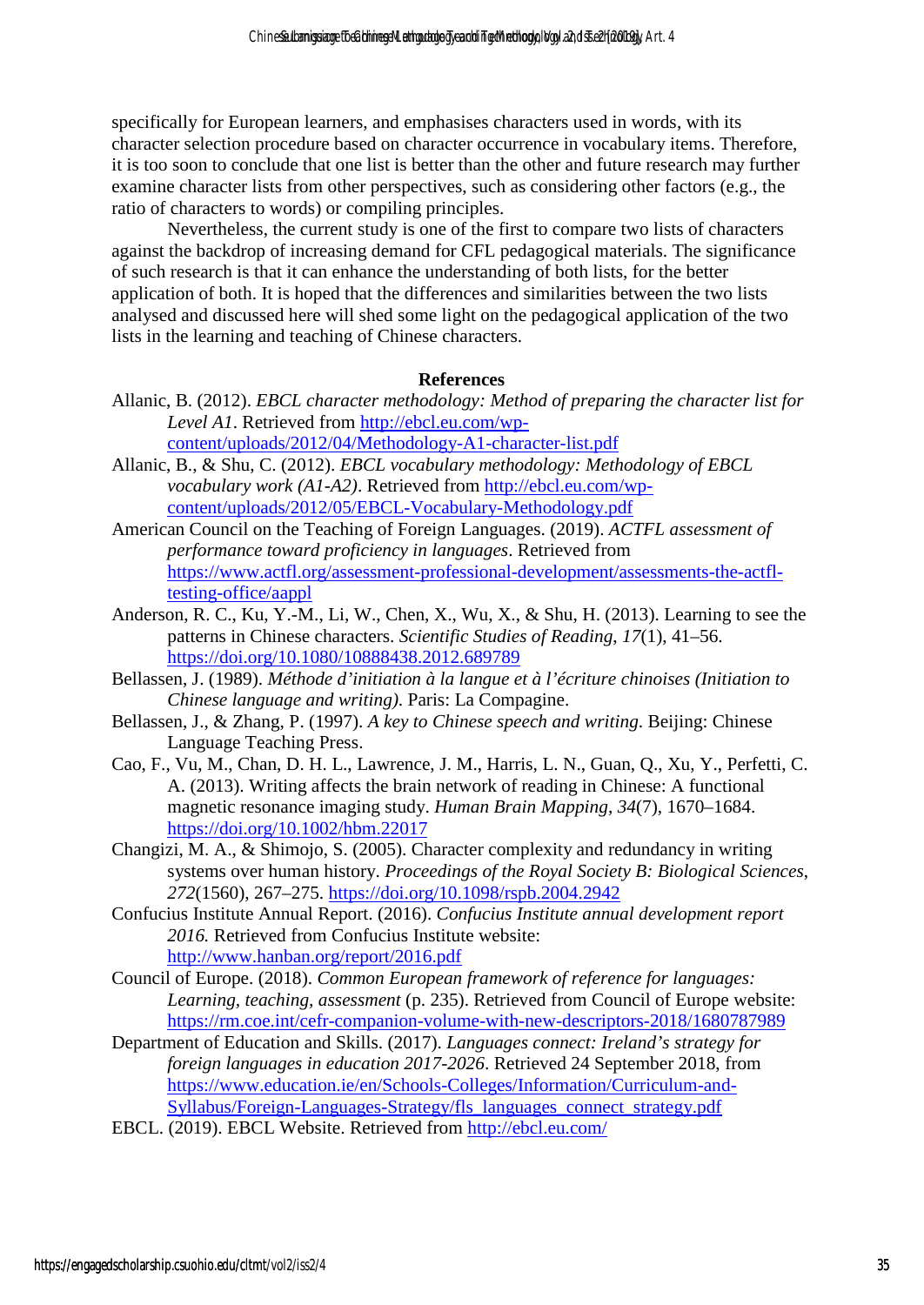- Feng, L. (2002). Influence factors of Chinese character shape recognition of non-Chinese students [Fei hanzi beijing liuxuesheng hanzi xingyin shibie de yingxiang]. *Chinese Character Culture [Hanzi Wenhua]*, *3*, 47–49.
- Fu, Y. H. (1988). The development of modern Chinese characters commonly used in appendix: Common words and common words language [Xiandai hanyu changyong zibiao de yanzhi]. *Application and Research*, *2*, 22–31.
- Hanban. (2010). *The graded Chinese syllables, characters and words for the application of teaching Chinese to the speakers of other languages*. Beijing: Beijing Language and Culture University Press.
- Hanban Test Centre. (2019). *An introduction to the new HSK*. Retrieved from http://www.chinesetest.cn/userfiles/file/dagang/HSK-koushi.pdf
- Hoosain, R. (1992). Psychological reality of the word in Chinese. *Psychological Reality of the Word in Chinese*, *90*, 111–130.
- Hulstijn, J. H. (2007). The shaky ground bneath the CEFR: Quantitative and qualitative dimensions of language proficiency. *The Modern Language Journal*, *91*(4), 663–667. https://doi.org/10.1111/j.1540-4781.2007.00627\_5.x
- Jiang, X. (2006). The effects of frequency and productivity on character learning by elementary L2 learners from alphabetic language backgrounds. *Acta Psychologica Sinica*, *38*(4), 489–496.
- Kuo, L.-J., Kim, T.-J., Yang, X., Li, H., Liu, Y., Wang, H., Li, Y. (2015). Acquisition of Chinese characters: The effects of character properties and individual differences among second language learners. *Frontiers in Psychology*, *6*, 986. https://doi.org/10.3389/fpsyg.2015.00986
- Lam, H. C. (2011). A critical analysis of the various ways of teaching Chinese characters. *Electronic Journal of Foreign Language Teaching*, *8*, 57–70.
- Li, C. N., & Thompson, S. A. (1989). *Mandarin Chinese: A functional reference grammar*. Berkeley and Los Angeles, California: University of California Press.
- Li, F. (2011). The publication of the graded Chinese syllables, characters and words for the application of teaching Chinese to the speakers of other languages ['Hanyu Guoji Jiaoyuyong Yinjie Hanzi Cihui Dengji Huafen' chuban]. *Chinese Teaching in the World [Shijie Hanyu Jiaoxue]*, *1*, 119.
- Li, R. (2014). Characteristics of the Chinese language and teaching Chinese as a second language [Hanyu de tedian yu duiwai hanyu jiaoxue]. *Language Teaching and Linguistic Studies*, *3*, 1–10.
- Lincoln, P. Z. (2015). Character-based, word-based, or two-way approach. *NUCB Journal of Language, Culture and Communication*, *16*(2), 51–58.
- Little, D. (2013). The common European framework of reference for languages and the European language portfolio: Some history, a view of language learner autonomy, and some implications for language learning in higher education. *Language Learning in Higher Education*, *2*(1), 1–16. https://doi.org/10.1515/cercles-2012-0001
- Liu, L. (2008). The effects of character complexity and structure on the study of Chinese characters among international students in China [Bihua shu yu jiegou fangshi dui liuxuesheng hanzi xuexi de yingxiang]. *Language Teaching and Linguistic Studies [Yuyan Jiaoxue Yu Yanjiu]*, *1*, 89–96.
- Liu, Y., & Ma, J. (2010). The graded Chinese syllables, characters and words for the application of teaching Chinese to the speakers of other languages. *Chinese Teaching in the World [Shijie Hanyu Jiaoxue]*, *1*, 82–92.
- Lü, D. (2015). *A comparative Study of Two 'Character-based Approach' Textbooks [Liangben Faguo zibenwei jiaocai de bijiao yanjiu]* (MA Dissertation). Shanghai International Studies University, Shanghai, China.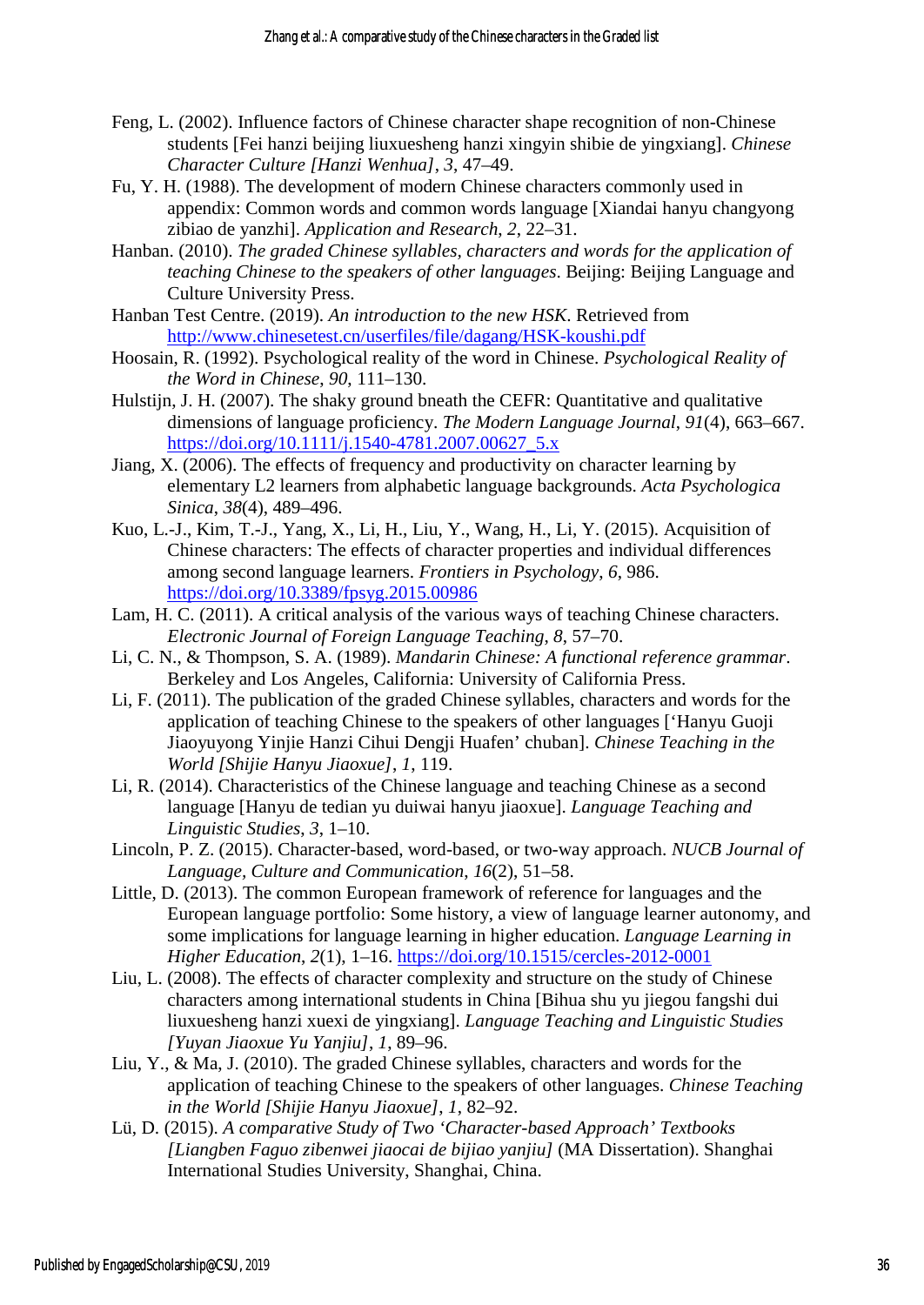- Lü, H. (2010). A study of the Chinese characters used in the vocabulary lists for Level 1, 2 and 3 of the New HSK [Xin HSK yi, er, san ji cihui dagang yongzi qingkuang yanjiu]. *Heilongjiang Social Science [Heilongjiang Shehui Kexue]*, *122*(5), 106–108.
- Luo, F., & Guo, X. (2012). The situation of the international promotion of Chinese [Hanyu guoji chuanbo zhuangkuang]. In Language Situation in China Team (Ed.), *Language situation in China: 2011 [Zhongguo yuyan shenghuo zhuangkuang Baogao 2011]* (pp. 91–97). Beijing: Commercial Press.
- Mollering, M. (2016). Australian language policy and the learning and teaching of Chinese. In R. Moloney & H. L. Xu (Eds.), *Exploring innovative pedagogy in the teaching and learning of Chinese as a foreign language* (pp. 19–38). London: Springer Singapore.
- Osborne, C., Zhang, Q., & Zhang, G. X. (2018). Which is more effective in introducing Chinese characters? An investigative study of four methods used to teach CFL beginners. *The Language Learning Journal*, 1–17. https://doi.org/10.1080/09571736.2017.1393838
- Shen, H. H., & Ke, C. (2007). Radical awareness and word acquisition among nonnative learners of Chinese. *The Modern Language Journal*, *91*(1), 97–111. https://doi.org/10.1111/j.1540-4781.2007.00511.x
- Shu, H., Chen, X., Anderson, R. C., Wu, N., & Xuan, Y. (2003). Properties of school Chinese: Implications for learning to read. *Child Development*, *74*(1), 27–47. https://doi.org/10.1111/1467-8624.00519
- Starr, D. (2009). Chinese language education in Europe: The Confucius Institutes. *European Journal of Education*, *44*(1), 65–82.
- Sun, C. (2006). *Chinese: A Linguistic Introduction*. Cambridge: Cambridge University Press.
- Sun, J. (2013). The analysis of the non-lexical-items in the 'Graded Chinese Syllables, Characters and Words for the Application of Teaching Chinese to the Speakers of Other Languages' ['Hanyu Guoji Jiaoyu yong yinjie hanzi cihui dengji huafen' zhong feici chengfen shoulu pingxi]. *TCSOL Studies*, *4*, 59–64.
- Tinsley, T., & Board, K. (2017). *Language trends 2016/2017: Language teaching in primary and secondary schools in English survey report* (p. 105). Retrieved from British Council website:
	- https://www.britishcouncil.org/sites/default/files/language\_trends\_survey\_2017\_0.pdf
- Tong, X., & McBride, C. (2014). Chinese children's statistical learning of orthographic regularities: Positional constraints and character structure. *Scientific Studies of Reading*, *18*(4), 291–308. https://doi.org/10.1080/10888438.2014.884098
- Wang, J. (2006). *Zi-centred theory and the cognitive method in TCFL [Zi benwei yu renzhifa de duiwai hanyu jiaoxue]* (MA Dissertation). China East Normal University, Shanghai, China.
- Wang, L., Song, L., & Suen, L. (2012, September 6). *Applying CEFR to teaching and assessing Chinese as a foreign language: A proposal from the EBCL project*. Presented at The 12th International CercleS Conference, London School of Economics and Political Science, University of London, UK.
- Wang, R. (2000). Reflections on the French character-based Chinese textbook [You Faguo zibenwei hanyu jiaocai yinfa de sikao]. *Chinese Teaching in the World*, *53*(3), 89–98.
- Wang, X., Wu, Y., Zhao, S., Ni, C., & Zhang, M. (2016). The effects of semantic radicals and phonetic radicals in Chinese phonogram recognition. *Acta Psychologica Sinica*, *48*(2), 130–140.
- Wiley, T. G., & Garcia, O. (2016). Language policy and planning in language education: Legacies, consequences, and possibilities. *The Modern Language Journal, 100*(S1), 48-63.<https://doi.org/10.1111/modl.12303>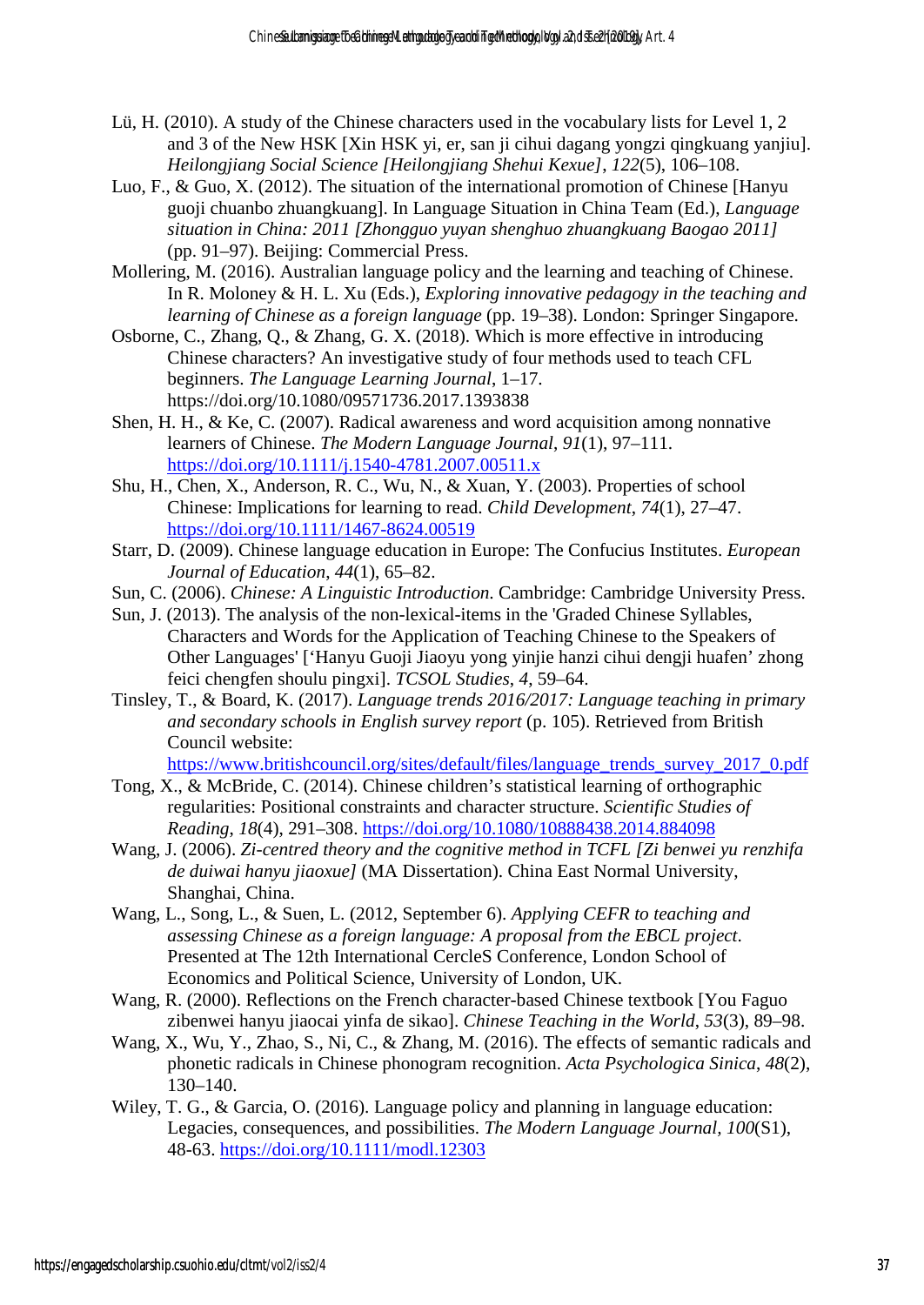- Xu, L., & Yao, X. (2007). *Essential Chinese dictionary*. Beijing: Foreign Language Teaching and Research Press.
- Xu, Y., Chang, L.-Y., Zhang, J., & Perfetti, C. A. (2013). Reading, writing, and animation in character learning in Chinese as a foreign language. *Foreign Language Annals*, *46*(3), 423–444. https://doi.org/10.1111/flan.12040
- Yang, X. (2011). Achievements and problems of Chinese as a foreign language textbooks in our country [Woguo duiwai hanyu jiaocai bianxie de chengjiu yu wenti]. *Journal of Hubei University*, *4*, 31–34.
- You, H. (2003). The impact of stroke number, radical number and typological structure on the mastery of Chinese characters by learners of non-Chinese character culture circle [Bihua shu, bujian shu he tapu jiegou leixing dui feihanzi wenhuaquan xuexizhe hanzi zhangwo de yingxiang]. *Chinese Teaching in the World [Shijie Hanyu Jiaoxue]*, *64*(2), 72–82.
- Zhang, G. X. (2011, July 1). *European benchmarking Chinese project*. Presented at the BTLCS Annual Conference, Edinburgh, UK.
- Zhang, J, Xie, N., Wang, S., Li, Y., & Zhang, T. (2010). A report on researching and producing the new HSK. *China Examinations*, *9*, 38–43.
- Zhang, Jijia, Wang, J., & Yin, C. (2014). The role of phonetic radicals and semantic radicals in phonetics and semantics extraction of phonogram characters: An eye movement study on components perception. *Acta Psychologica Sinica*, *46*(7), 885–990. https://doi.org/10.3724/SP.J.1041.2014.00885
- Zhang, Jinqiao. (2008). On the stroke effect, word frequency effect and morpheme frequency effect in the recognition of Chinese one-character words by foreign students [Liuxuesheng hanyu danzici shibie de bihuashu xiaoying, cipin xiaoying he cisu pinglü xiaoying]. *Journal of College of Chinese Language and Culture of Jinan University*, *1*, 22–29.
- Zhang, P. (1992). The enlightenment of 'A Key to Chinese Speech and Writing' in France [Hanyu Yuyan Wenzi Qimeng yishu zai Faguo huode chenggong de qishi]. *Language Teaching and Linguistic Studies*, *1*, 119–125.
- Zhang, Q., & Reilly, R. G. (2015). Writing to read: The case of Chinese. *29th Pacific Asia Conference on Language, Information and Computation*, 345–354.
- Zhou, G. (2002). Two points regarding List of Frequently Used Characters in Modern Chinese [Guanyu 'Xiandai Hanyu Changyong Zibiao' de liangdian yijian]. *Chinese Language [Zhongguo Yuwen]*, *3*, 266–269.
- Zhou, J., & Li, H. (2008). Revision opinions about A-grade word of the Syllabus of Graded Word and Characters for Chinese Proficiencies [Dui 'Hanyu Shuiping Cihui yu Hanzi Dengji Dagang' jiajici de xiuding yijian]. *Working Papers for the College of Chinese Language and Culture in Jinan University [Jinan Daxue Huawen Xueyuan Xuebao]*, *3*, 35–42.
- Zhou, M. (2011). Globalization and language order: Teaching Chinese as a foreign language in the United States. In L. Tsung & K. Cruickshank (Eds.), *Teaching and learning Chinese in global contexts: CFL worldwide* (pp. 131–150). London and New York: Continuum International Publishing Group.
- Zhu, L. (2013). A review of the Graded Chinese Syllables, Characters and Words for the application of teaching Chinese to Chinese native speakers: The application of singlecharacter syllables in the teaching of Putonghua [Hanyu muyu jiaoyu yinjie hanzi cihuibiao kaocha: Jiantan Putonghua jiaoxue dui dutizi yinjie de yingyong]. *Applied Linguistics [Yuyan Wenzi Yingyong]*, *2*, 109–114.